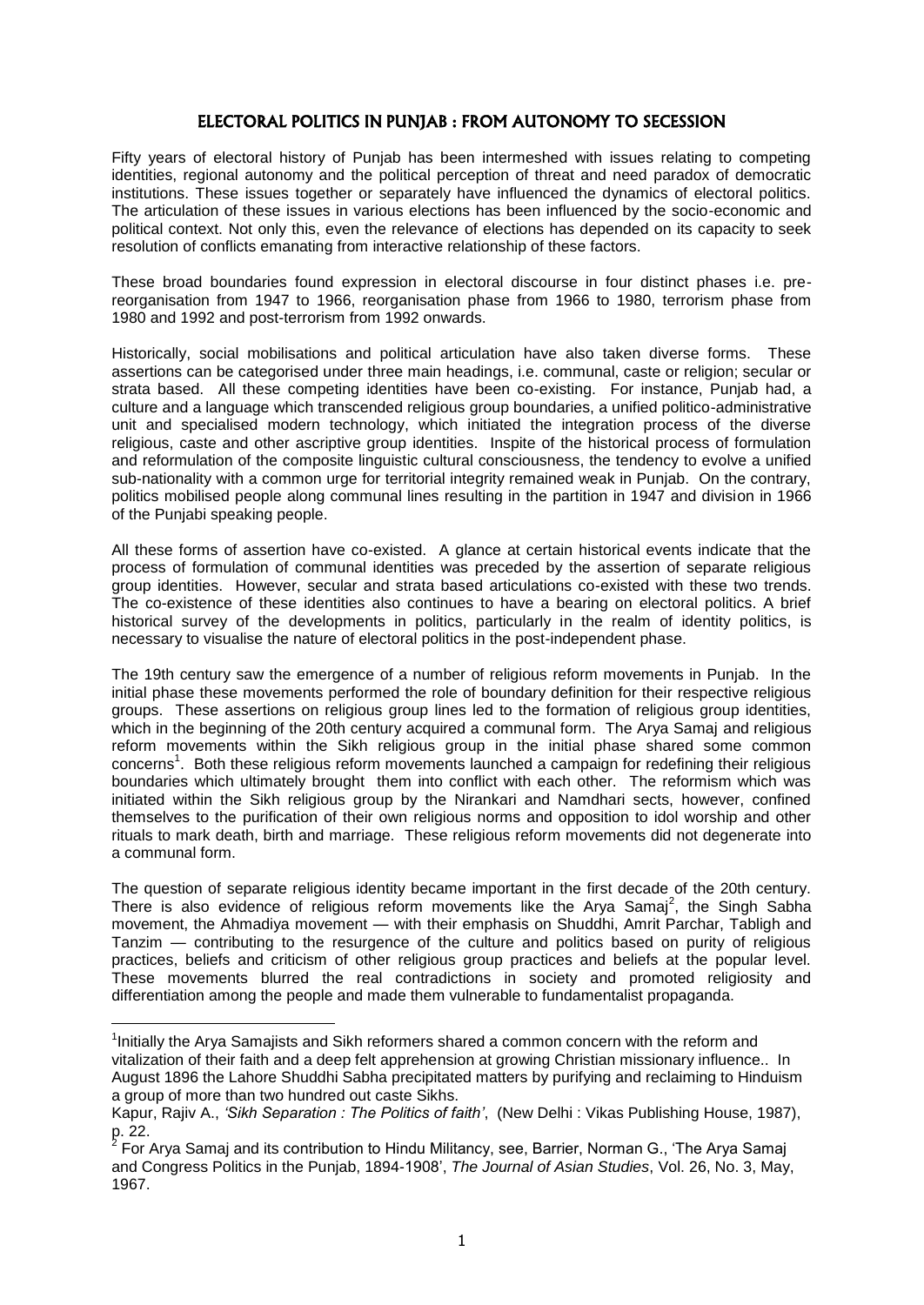The publication of two controversial booklets entitled ‗Sikh Hindu Hain' and a rejoinder by Sardar Kahan Singh, ‗Ham Hindu Nahin' was one of the manifestations, of the urge to have separate religious identities<sup>3</sup>.

The controversy generated by this issue of Sikh identity was hotly debated in newspapers, journals and series of pamphlets and responses. Men like Bhai Ditt Singh espoused the cause of a separate Sikh identity with vigour... These books stressed the distinctions of the Sikh community, and passionately argued that the survival of a separate identity was dependent on a clear demarcation of boundaries, a strong emphasis on traditions and customs identified as Sikh, and the elimination of 'non-Sikh' elements from the faith $4$ .

The activities of the Arya Samaj, such as the establishment of Shuddhi Sabhas through which purifying and reclaiming converts not merely from Christianity or Islam, but also from Sikhism, precipitated the religious group identity issue. There was a growing urge on the part of the emerging middle class for maximising their share in political and economic power. This, along with the process of boundary definition initiated by various religious reform movements, vitiated the harmonious interreligious group relations. Communal sentiments were institutionalised and intensified.

There is also detailed evidence to show that different religious and caste groups found enough issues to struggle together. These issues concerned the peasantry and were in no way confined to the exclusive demands of Hindus, Sikhs or Muslims. The different currents of the freedom movement, Kookas, Ghadar Lehar, Babbar Akalis, Kirti Kisan party played a progressive role in the evolution of a Punjabi identity, but communally divisive politics on many occasions successfully divided the masses on communal lines<sup>5</sup>. The process of formation of communal identities, although preceded by the assertion of separate religious group identities, started in the pre-independence period. Till the 1920s it is widely believed that retrograde movements were weak since the struggle against colonial rule united the common people : the anti-colonial movements did not mobilise the masses as Hindus, Sikhs or Muslims against the British who were mostly Christians. Nevertheless, there did exist a reservoir of mistrust and suspicion among members of different religious groups. Such mistrust or suspicion could not dominate the minds of peasants and workers as long as they were engaged in a united struggle against exploitative forces. However, in the first few decades of the consolidation of colonialism<sup>6</sup> most of the struggles of the peasantry essentially remained non-communal. The

The Ghadar Lehar was one the militant movements launched in USA (1913 to 1918). The main trust of this movement was anti-imperialist and support base was mainly amongst unskilled labourers, farm workers and contractors in the pacific coast of North America and ninety five per cent happened to be Punjabi immigrant. Most of the Ghadarites later on joined Communist Party and also the Naxalites. For details see Puri, Harish, *'Ghadar Movement Ideology, Organization and Strategy'*, (Amritsar : G.N.D.U., 1983). The Babbar Akalis were a off-shoot of the Akali movement of 1920-25. A small section of Akalis who did not have much faith in non-violence formed a separate group. Master Mota Singh and Kishan Singh Gargaj were its leaders. The Babar Akalis were anti-imperialists and believed in physical elimination of British agents and informers. The British tried to repress it and later on some of the Babbars joined the communist party.

Kirti Kisan party in 1927 was launched by Bhai Santokh Singh. Its leadership was drawn from the Lahore and Amritsar groups of revolutionaries. They mobilized peasantry in support of some of the progressive demands such as abolition of najrana and reduction in land revenue, water tax etc. This party was declared illegal by the government in the year 1934. Later on after the partition Teja Singh Swatanta a member of Kirti Kisan party launched Lal Party.

 3 Kahan Singh, *'Hum Hindu Nahin'*, (Amritsar : Singh Brothers, 1995).

<sup>4</sup> Kapur, Rajiv A. op.cit. (1986), p. 20.

<sup>&</sup>lt;sup>5</sup> The Namdhari or Kooka Movement was launched in the 1858 by Guru Ram Singh at Baini Sahib a village of Ludhiana district. It was a militant movement. Its main character was anti-imperialist and its support base was mainly peasants and artisans.

The Red Communalist Party a militant group was active in PEPSU in the pre-independence phase. This group organized number of violent peasant struggles in phulkian state. This tendency found continuity in the Naxalite movement in the later 1970s.

<sup>&</sup>lt;sup>6</sup>The British initiated a process of agricultural colonization. This was projected by the British as a kind of welfarism. It is with this motive that British introduced canal colonies. The canal colonies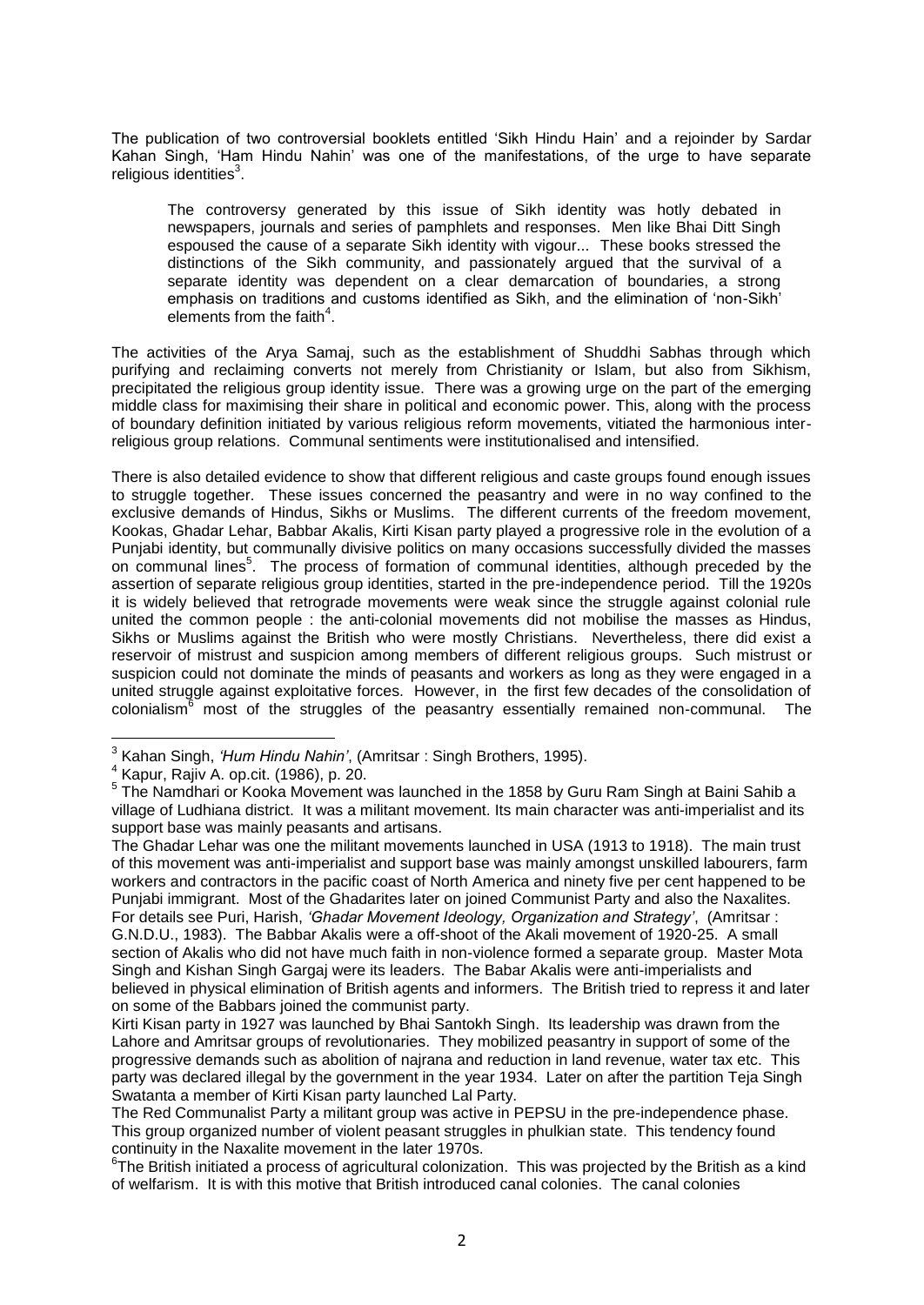demands raised were economic and were not confined to the aspirations of communal groups. The struggles were directed against landlords or money-lenders. Right from 1901 to 1937, there have been peasant struggles in Punjab. The first organised struggle was directed against the Land Alienation Act of 1901 and was organised by Kirti Kisan Sabha in 1906-07. In 1936, movements were launched against the land settlement cess, canal irrigation rates, chowkidara tax and police atrocities while the leadership was still in the hands of the Kirti Kisan Sabha<sup>7</sup>. The Charik agitation was started in early 1938 in Ferozepur district where the cattle market had been closed down, land tax was four times that in British territories and social amenities were lacking. The demand to abolish Biswedari was raised in an organised manner during and after 1937-38 in Patiala and other areas. It was in response to the growing unrest among the peasants that the British tried to accommodate the emerging interests in the rural areas. The politics of accommodation was extended to the emerging middle class from among all the religious groups. This introduced a new kind of social identity and competition on that basis among them. The patronage which was extended by the British to recruit the Sikh peasantry in the army<sup>8</sup>, in view of the increasing unrest in the villages, where according to Naved Hameed only 4 per cent of the population owned more than 50 per cent of the land, while 80 per cent of the population came to be composed of poor peasants, landless, share croppers and agricultural labourers<sup>9</sup>. It is here that the British followed a multi-pronged strategy to use and perpetuate the division on caste and religious lines. The British responses to the peasant unrest was to divide them between agriculturists and non-agriculturists. For instance, the Land Alienation Act of 1901 segregated the religious groups in their occupations also<sup>10</sup>. The introduction of the Land Alienation Act which divided Punjabis into agriculturists and non-agriculturists is having its ramifications on contemporary social, political and economic life in this region. The Act affected adversely the economic interests of the Hindu money-lenders. Some of the communalist Hindus interpreted and used this as an attempt at discrimination by the British against them as a religious group. Such an interpretation and usage helped in identifying a reference point and a possible misplaced target of attack on communal lines, in case of perceived discrimination.

At this juncture, peasant movements were launched against an increase in the water rates on land irrigated by the Bari Doab Canal and the proposed "Colonialisation of Land Bill", which strengthened Government control over the Chenab Colony. These two factors and the Land Alienation Act tended to unite rural and urban Panjabis. Lala Lajpat Rai and Ajit Singh spearheaded a movement against the British in the first decade of the 20th century.

The British Government accepted the two demands of peasant proprietors and, in the process isolated the urban Hindu money-lenders. The apparent solidarity with their rural counterparts crumbled under the ruthless repression of the British administration. This development further disillusioned the money-lenders, who were incidentally Hindus, and the perceived discrimination provided an opportunity for attempts at furthering communalisation.

This policy found continuity in various Acts. For example the Punjab Relief of Indebtedness Act of 1934 and Debtor's Protection Act, 1936, divided the population on similar lines by adversely affecting

For details :

-

Naved Hamid, 'Dispossession and Differentiation of the Peasantry in the Punjab during Colonial Rule', *Journal of Peasant Studies*, Vol. 10, No.1, 1982, pp. 67-8.

<sup>10</sup> Pramod Kumar, Manmohan Sharma, Atul Sood and Ashwani Handa, *'Punjab Crisis : Context and Trends',* (Chandigarh : CRRID, 1984), pp. 31-33.

represented the most extensive form of socio-economic and demographic engineering attempted by the British in South Asia. The gains that accrued from agricultural colonization made the Punjab appear to be the success story for British rule in India.

Closer examination reveals a very different picture. Canal colonization released vast resources and provided a real opportunity for economic development in the Punjab. However, despite significant economic growth, the Punjab remained an underdeveloped region. Imran Ali, *'The Punjab Under Imperialism, 1885-1947'*, (Delhi : Oxford University Press, 1988), p. 237.

<sup>7</sup> For details see, Hari Singh, *'Punjab Peasant in Freedom Struggle'*, (Delhi : People's Publishing House, 1984), Vol. I and III.

 $8$  These processes suggest that the period of British rule in Punjab was dominated by three major themes : political entrenchment, revenue extraction and military requirements, Imran Ali op.cit (1988),  $8\frac{1}{2}$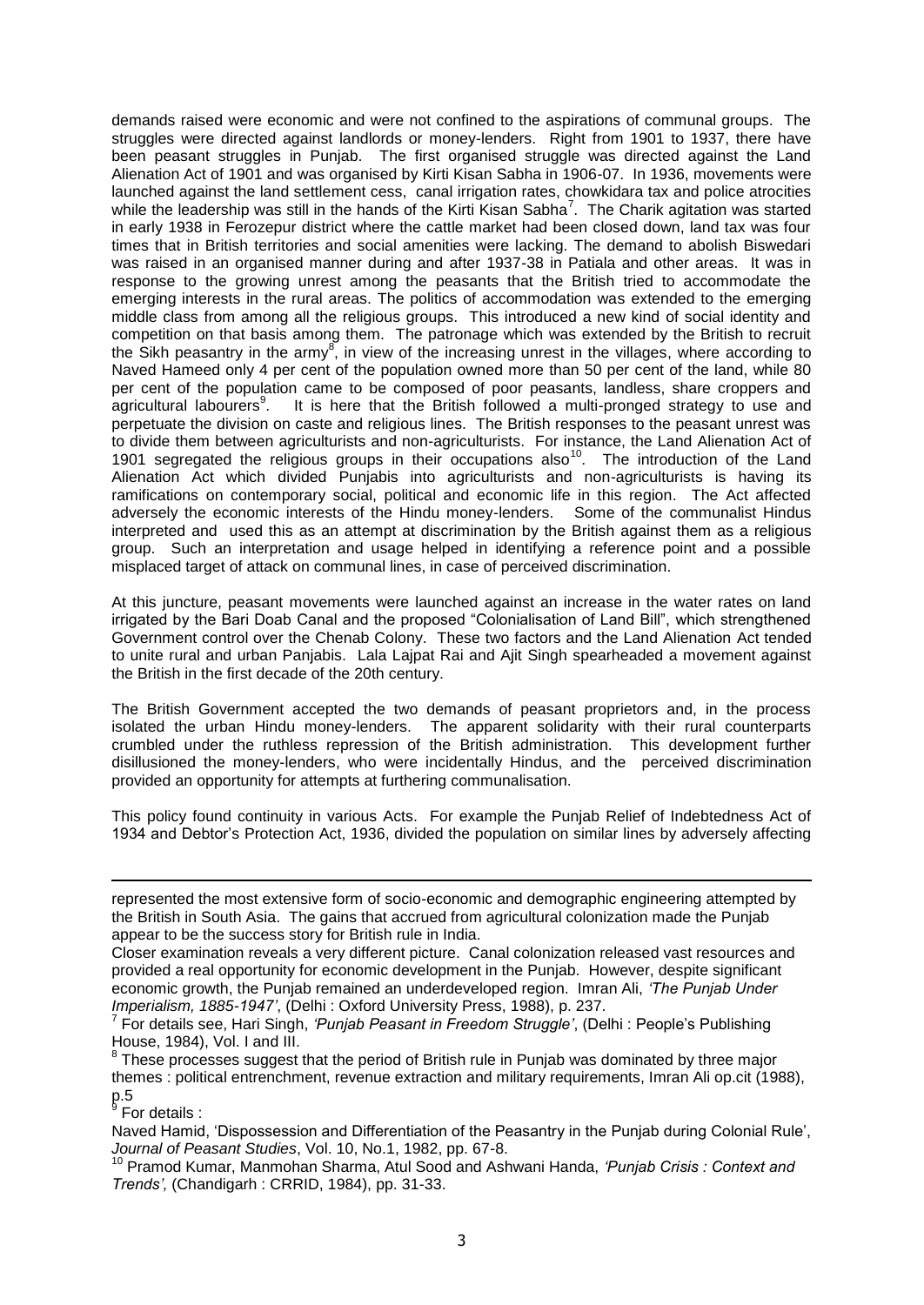the non-agriculturist Hindu money-lenders' interest<sup>11</sup>.

In fact, there has been consistent efforts on the part of even British historians like James Mill, Montstuart Elphinston and H.M. Elliot to reinforce the perceptions of communal monoliths and communality of the secular interests of all the members of religious groups irrespective of their economic and political status<sup>12</sup>. This kind of interpretation where history was divided into Hindu history, Muslim history and Sikh history reinforced separate and competing identities of different religious groups.

British colonialists also used racialism, however, in a disquised fashion<sup>13</sup>. This usage reinforced the concept of martial militancy. Before the British came, militancy having its basis in human values was a dominant tendency in Punjab. This included a sense of romance and gave a direction to the nostalgia of Khalsa Raj which a majority of the Sikh population was having during the colonial phase. In other words, the nostalgia of having a glorious past and without a continuity into the present, was successfully accommodated and given another direction by the British rulers.

In the post 19th and early 20th centuries the growing urge on the part of the emerging middle class for maximising their share in political and economic power and the emergence of reformist movements vitiated the harmonious inter-religious group relations. The steady growth in the number of educated Punjabis searching for employment and the tendency of Government servants to discriminate in favour of their co-religionists and members of their castes aggravated the problem<sup>14</sup>. The communal sentiments were institutinalised through the process of boundary definition and maintenance being intensified against each other. Earlier Hindu reformers had directed their communal sentiment against Christianity and Islam, but now it was turned against Sikhism as well. Further, British writers consistently projected Sikhs as having a separate entity and identity. The Arya Samaj leadership, due to its own ideological and circumstantial compulsions, like the communalist Sikhs, could not avoid becoming a victim of British designs to create mistrust and suspicion between the two communal groups.

Constitutional developments such as the Morley-Minto Reforms of 1909, the Montague-Chelmsford Reforms of 1919 and the Act of 1935, incorporating principles of separate electorates and communal reservations perpetuated and intensified (inasmuch as they necessitated competition for the limited elected seats) the communal problem.

The politicisation of separate identity intensified the movement for boundary definition at the social level also. Allegations and counter-allegations were made regarding pollution of one's religious faith by the other.

The Akali leadership replied that it stood for a united India, but in case of division, they would prefer a separate independent state with the right to federate either with Hindustan or Pakistan.

The recommendations made by the Cabinet Mission on 16th May, 1946 recognised the Sikhs as the third major community, but refused the division of Punjab, not to talk of Khalistan. The whole of Punjab was included in the north-west Muslim majority group. No special weightage was given to the Sikhs in the proposed Assembly of undivided Punjab.

Fox, Richard G., *'Lions of the Punjab'*, (New Delhi : Archives Pubisher, 1987), pp. 141-43.

<sup>-</sup><sup>11</sup> Chaudhary, Prem, *'Role of Sir Chhottu Ram in Punjab Politics : A Case Study of Rohtak Distt.*', Ph.D. Thesis (New Delhi : J.N.U., 1979), pp. 252-53.

 $12$  Grewal, J.S., 'Communalization of Historiography on Medieval India', in Pramod Kumar (ed), *'Towards Understanding Communalism'* (Chandigarh : CRRID, 1982), pp. 97-102.

<sup>&</sup>lt;sup>13</sup> According to Richard Fox "this strategy grew out of British racial beliefs that allowed populations to have biologically given behaviors or propensities, such as martial Sikhs... the British military had chosen to made caste, tribe or religion the organizing principle of fighting units.

It is not to ignore the fact that the identity of 'Singh' or Kshtriya caste the warrior used to exist even in the pre-British period. But it is important to context of time identity.

<sup>&</sup>lt;sup>14</sup> In 1891, the number of literate Punjabis were 819, 383 and of these 45,446 were literate in English. The number of students under instruction at all levels increased from 248,123 in 1901 to 329, 446 in 1909-10 and it further rose to 556,989 in 1921. Government of India, *'Census report 1921, Vol. I, Part IV, Punjab and Delhi',* (Lahore : Civil and Military Gazettee Press, 1923), pp. 305-6.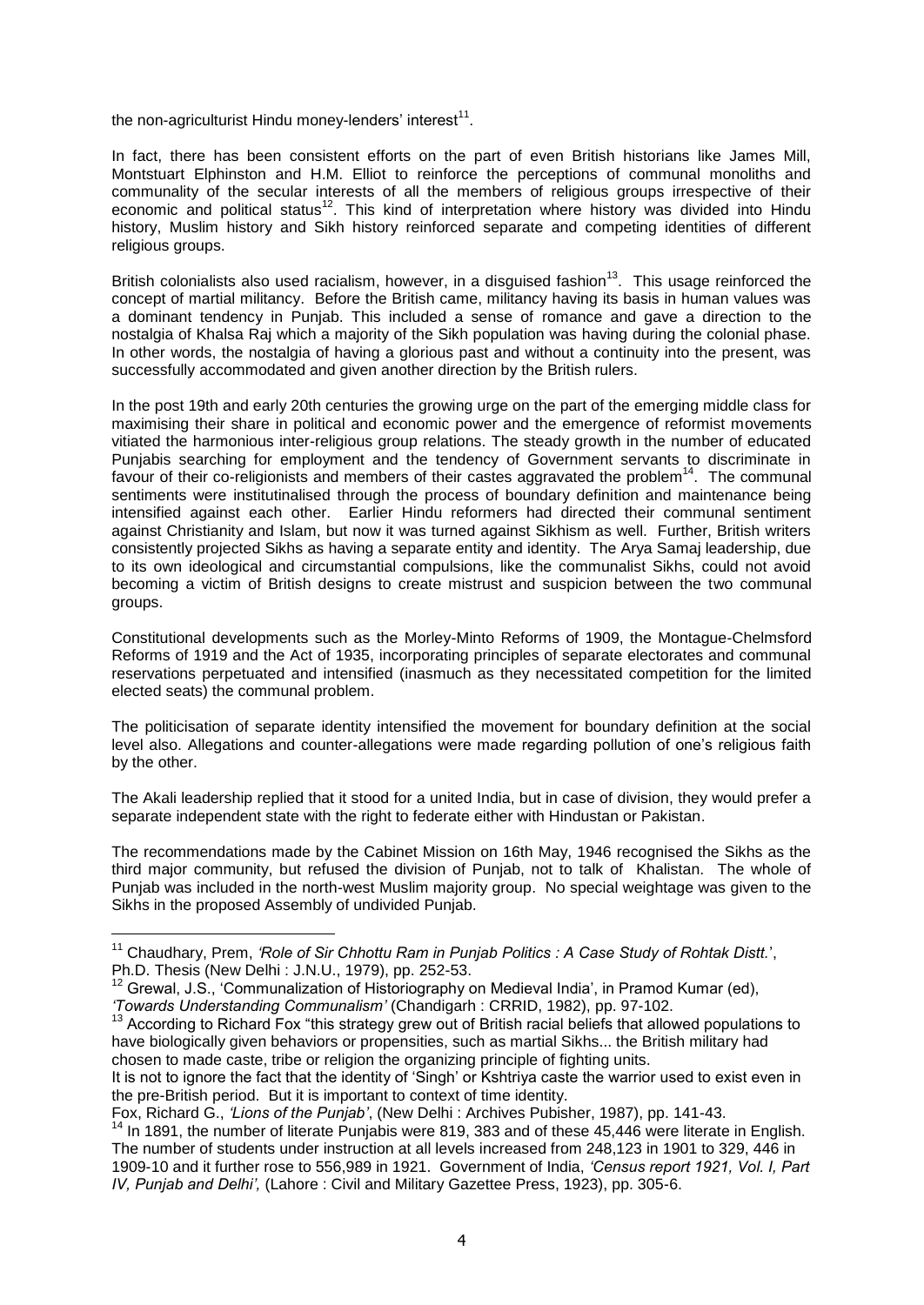In July 1946, Jawaharlal Nehru, at the All-India Congress Committee, Calcutta, had said :

The brave Sikhs of Punjab are entitled to special consideration. I see nothing wrong in an area and a set-up in the north wherein the Sikhs can experience the glow of freedom<sup>15</sup> .

At this juncture the Akali Dal decided in favour of partition of Punjab which could save the Sikhs from Muslim domination. This thinking brought them closer to the Congress.

It is clear that this shift in content and form of politics involved change from popular movements to elite manoeuvers and calculations. This dominant mode of political activity in turn accentuated communal divisions and adversely affected the process of formation of a secular Punjabi identity.

### **ASSERTION OF RELIGIOUS IDENTITY**

In the partitioned Punjab i.e. in the post-1947 phase, divisive politics and exclusiveness emerged as a dominant mode of political activity. This reinforced the belief that politics transcends class barriers. This kind of political activity emphasised the particularistic aspects of intra-religious or caste mobilisations and underplayed the universalistic cultural pattern. Three general elections i.e. in the years 1952, 1957, 1962 were held in the background of mobilisations around 'Punjabi Suba' i.e. demarcation of Punjab state on the basis of Punjabi and the ‗Save Hindi' agitation. The Shiromani Akali Dal was in favour of a division of Punjab on the basis of Punjabi language<sup>16</sup>, the Congress party was opposed to the division of the state on a linguistic basis<sup>17</sup> and the radical groups among Hindus, mainly Arya Samaj, launched a Save Hindi campaign<sup>18</sup>. There was a clear communal division in the state – a majority of the Sikhs supported 'Punjabi Suba' and a majority of the Hindus opposed this demand. The Punjabi Suba movement was seen and projected as assertions for a separate Sikh state. In the election campaigns these issues were articulated in a most virulent manner and the identity issue was mixed with religion. Hukam Singh, the then President of the Akali Dal, said, "The formation of a Punjabi speaking province is the most fundamental demand of the Sikhs. To give it up would constitute opportunism and a clear violation of the sacred Sikh traditions of open "fight and chaste policies". $19$ 

The results of 1952 general elections showed that the Akali Dal and the Congress got a communal response from the electorate. The Congress was supported by a large majority of the Hindus and the Scheduled Castes and the Akali Dal was supported by a majority of the Sikhs. The Akali Dal could secure 33 seats with 15 per cent of the total votes polled and whereas the Congress secured 122 seats with 35 per cent of the total votes.

The demand for a Punjabi Suba became intense which gave the Akali Dal control over the Shiromani Gurdwara Prabandhak Committee (SGPC). This was a clear indication of the support of the Sikhs to the agenda of Punjabi Suba. A commission was appointed for the reorganisation of the state on a linguistic basis in December 1953. This led to the intensification of assertions on communal lines. A section from among the Punjabi Hindus launched an agitation in favour of "Maha Panjab" irrespective of language. In 1954 the Akalis launched an agitation in support of a Punjabi Suba. A number of processions were taken out to mobilise the people in favour of Punjabi Suba. The divisive nature of the mobilisation can be gauged from the fact that on April 6, 1955 the following order was issued by the District Magistrate of Amritsar;

Whereas it has been made to appear to me that public order will be endangered by (a) the shouting or display of slogans such as (i) Punjabi (or **Maha** Punjab) Suba Leke Rahenge (ii) **Maha** Punjab (or Punjabi Suba) Amar Rahe or Zindaband or Murdabad (iii) Sine Wich Goli Khanwange, Punjabi Suba (or Maha Punjab) Banawange..."

The shouting of these slogans was prohibited under section 144 (I.P.C.). Subsequently, the State

<sup>&</sup>lt;sup>15</sup> Statement issued by Jawaharlal Nehru **The Statesman Calcutta July 7, 1946.** 

<sup>16</sup> Ajit Singh Sarhadi, *'Punjabi Suba : Story of the Struggle',* (Delhi : UC Kapur, 1970), pp. 221, 25.

<sup>17</sup> Ibid, pp. 207, 209, 211.

<sup>18</sup> Ibid, pp. 211-212.

<sup>19</sup> Ajit Singh Sarhadi op. cit. (1970), p. 221.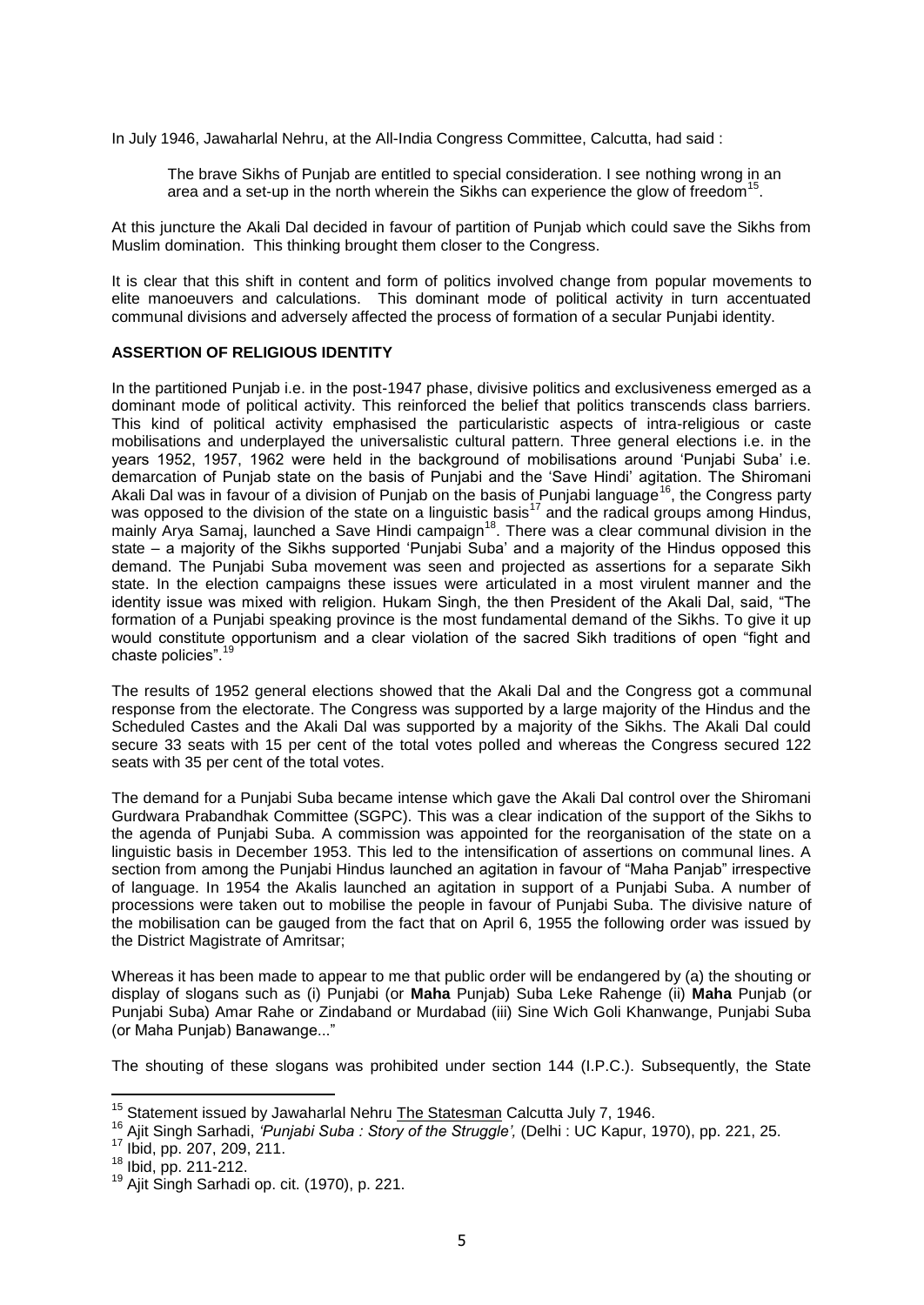Reorganisation Committee report published in October , 1955 rejected the demand for a Punjab speaking state and recommended the creation of a Maha Punjab.<sup>20</sup> These recommendations further reinforced the minority persecution complex among the Sikhs. Elite machinations replaced mass movement and resulted in the formulation of the regional formula. The state was divided into so-called Punjabi-speaking and Hindi-speaking regions and two regional committees were provided.

The Akali Dal accepted this scheme and in a convention held in Amritsar in October 1956 resolved to amend the constitution of the Akali Dal so as to continue its activities towards the religious, educational and economic welfare of the Sikhs. The regional formula invited strong reaction from communal Hindus and a 'Save Hindi' agitation was launched in May 1957.<sup>21</sup>

The regional formula which had delimited Punjab into Hindi-speaking and Punjabi-speaking regions, provided an impetus to the Hindi agitation. In regard to the use of language in the two regions, the formula provided that :

- *(i) The Sachar Formula (for details regarding the Sachar Formula see Appendix I) will continue to operate in the area comprising the existing Punjab State, and the area now comprising the PEPSU State, the existing arrangement will continue, until they are replaced or altered by agreement later.*
- *(ii) The official language of each region will, at the district level and below, be the respective regional language.*
- *(iii) The State will be bi-lingual recognising both Punjabi (in Gurmukhi script) and Hindi (in Devnagri scripts) as the official languages of the State.*
- *(iv) The Punjab Government will establish two separate departments for developing Punjabi and Hindi languages.*
- *(v) The general safeguards proposed for linguistic minorities will be applicable to the Punjab like other states.*
- *(vi) In accordance with and in furtherance of its policy to promote the growth of all*  regional languages, the Central Government will encourage the development of *Punjab language.*

In 1962 general elections Punjabi Suba dominated the political space in the state. The results of the elections reinforced communal division. The Akali Dal could win only 19 seats, all from Punjabispeaking areas.

<sup>-</sup> $^{20}$  Ajit Singh Sarhadi op.cit. (1970), p. 251.

<sup>&</sup>lt;sup>21</sup> Swami Atma Nand was appointed dictator of the movement and launched a Satyagraha on April 30, 1957. The Hindi Raksha Samiti issued the following charter of demands;

<sup>―1.</sup> That there should be one Formula for the whole State.

<sup>2.</sup> That the medium of instruction should be left entirely to the choice of the parents.

<sup>3.</sup> There should be no compulsion for the teaching of two languages, and the second

language at any particular stage.

<sup>4.</sup> Hindi should replace English at all levels of administration.

<sup>5.</sup> All the Government notifications at the district level and below should be bilingual.

<sup>6.</sup> That applications should be allowed to be submitted in any language and the reply should be in the same language.

<sup>7.</sup> The office record at the district level and below should be in both scripts."

Ajit Singh Sarhadi op.cit. (1970), p. 294.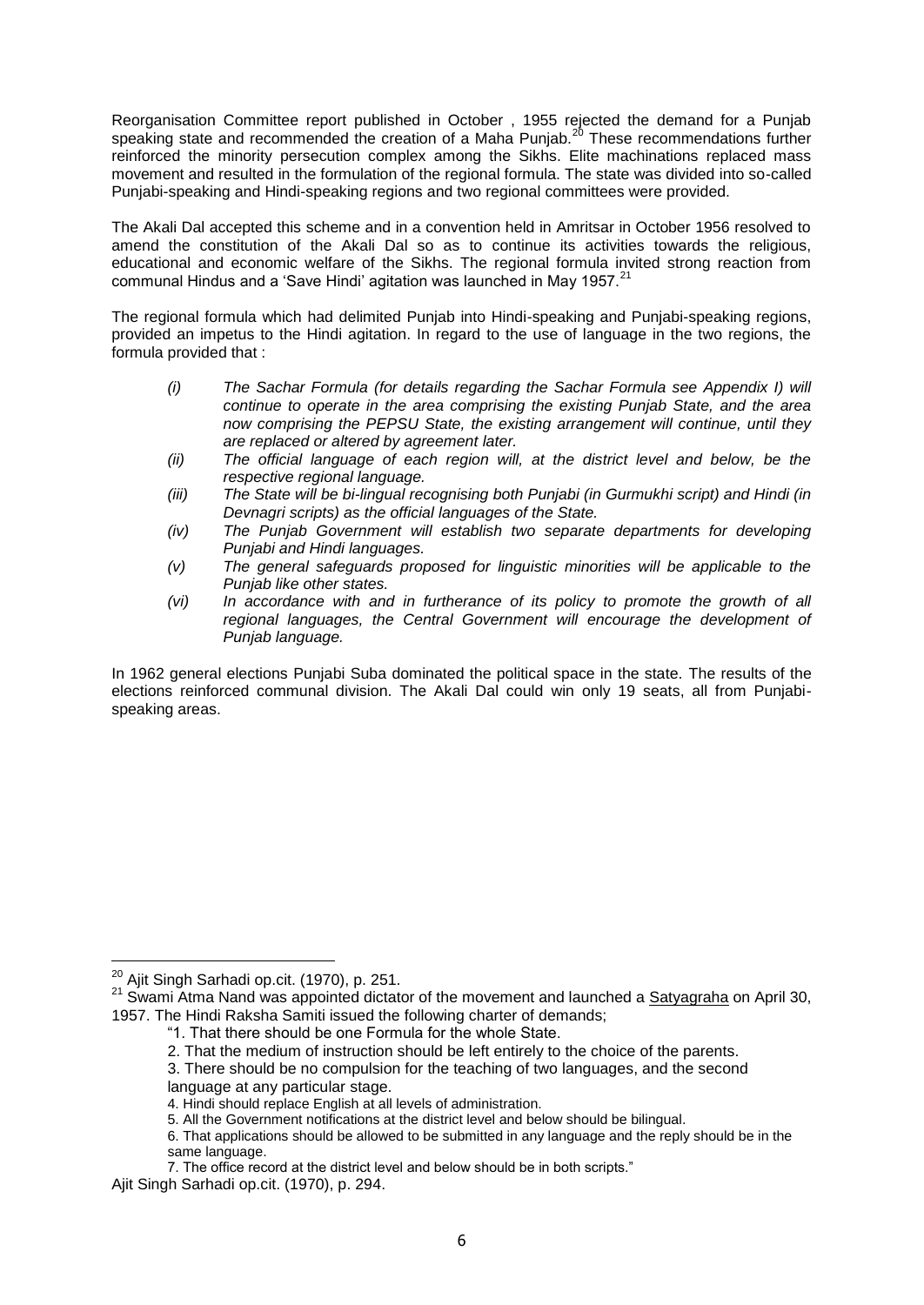| Political party          | Punjabi-speaking region |             |           | Hindi-speaking region |             |           |  |
|--------------------------|-------------------------|-------------|-----------|-----------------------|-------------|-----------|--|
|                          | Votes polled            | Per cent of | Seats won | Votes polled          | Per cent of | Seats won |  |
|                          |                         | votes won   |           |                       | votes won   |           |  |
| 1. Congress Party        | 1,807,427               | 45.8        | 51        | 1,136,412             | 40.9        | 39        |  |
| 2. Akali Dal             | 780.105                 | 19.0        | 19        | 9.820                 | 0.4         |           |  |
| 3. Communist Party       | 396,080                 | 10.0        | 9         | 97,830                | 3.5         | --        |  |
| 4. Jan Sangh             | 302.130                 | 7.7         | 4         | 337,435               | 12.1        | 4         |  |
| 5. Republican Party      | 111,441                 | 2,8         |           | 33, 599               | 1,2         |           |  |
| (SCF)                    |                         |             |           |                       |             |           |  |
| 6. Swatantra Party       | 93.484                  | 2.4         | --        | 167,792               | 6.0         | 3         |  |
| 7. Praja Socialist Party | 28.231                  | 0.7         | --        | 32,159                | 1.1         | --        |  |
| 8. Independents          | 425,556                 | 10.8        | 6         | 869.340               | 31.3        | 19        |  |
| 9. Others                | 1.835                   | --          | --        | 96.293                | 3.5         | --        |  |
| Total                    | 3.946.289               | 100.0       | 89        | 2,780,680             | 100.0       | 65        |  |

**Table 1 Partywise election results for 1962 Vidhan Sabha by regions in Punjab**

Source: Ajit Singh Sarhadi, *'Punjabi Suba : Story of the Struggle'*, (Delhi : UC Kapur) pp. 152-53.

The Akali Dal and its alliance partners could secure 72.02 per cent (1541185 Sikh votes out of 2139913) of the total Sikh votes. The Congress party and independents polled 598728 Sikh votes. The election results have shown that the Congress polled 43.12 per cent of the total votes, but it could secure only one-third (27 per cent) of the Sikh votes. The communal division of the votes became a trend in this election. An analysis of the three general elections since 1952 indicate the following trends :

(i) The Congress consistently improved its electoral position. In 1952 elections it secured 34.8 per cent of the total votes with 66 per cent of the seats. In 1957 elections it secured 47.5 per cent of the total votes with 78 per cent of the seats. In 1962 elections it secured 43.8 per cent of the total votes with 58 per cent of the seats (See Table 2).

| Political party     | 1952       |         |                          |                   | 1957     |        | 1962       |         |       |
|---------------------|------------|---------|--------------------------|-------------------|----------|--------|------------|---------|-------|
|                     | Votes      | Per     | Seats                    | Votes             | Per cent | Seats  | Votes      | Per     | Seats |
|                     | polled     | cent of | won                      | polled            | of votes | won    | polled     | cent of | won   |
|                     |            | votes   |                          |                   | won      |        |            | votes   |       |
|                     |            | won     |                          |                   |          |        |            | won     |       |
| 1. Congress Party   | 2,206,898  | 34.8    | $122*$                   | 3,612,709         | 47.5     | $120*$ | 2,943,839  | 43.8    | 90    |
| 2. Akali Dal        | 937,916    | 14.7    | 33                       | --                | $- -$    | $- -$  | 789,839    | 11.7    | 19    |
| 3. Communist Party  | 337.904    | 5.3     | 6                        | 1,030,898         | 13.6     | 6      | 493.910    | 7.3     | 9     |
| 4. Jan Sangh        | 315,110    | 5.0     | 2                        | 654.395           | 8.6      | 9      | 639.565    | 9.5     | 8     |
| 5. Republican Party | 145,484    | 2.3     |                          | 410.364           | 5.4      | 5      | 145,040    | 2.2     | --    |
| (SCF)               |            |         |                          |                   |          |        |            |         |       |
| 6. Swatantra Party  | $- -$      | --      |                          | $\qquad \qquad -$ | --       |        | 261,276    | 3.9     | 3     |
| 7. Praja Socialist  | 257,701    | 4.1     |                          | 94,564            | 1.2      |        | 60,390     | 0.9     |       |
| Party               |            |         |                          |                   |          |        |            |         |       |
| 8.<br>Independents  | 1,602,133  | 25.3    | $21*$                    | 1,800,960         | 23.7     | 13     | 1,294,896  | 19.2    | 25    |
| 9. Others           | 539,921    | 8.5     |                          | --                | $- -$    | --     | 98,128     | 1.5     | --    |
| Total               | 6,333,067  | 100.0   | 186                      | 7,603,890         | 100.0    | 154    | 6,726,969  | 100.0   | 154   |
| Electorate          | 11,265,725 | --      | $\overline{\phantom{a}}$ | 13,105,735        | $- -$    | $- -$  | 10,738,443 |         | $- -$ |
| Vote participation  | --         | 56.3    | $- -$                    | --                | 58.0     | --     | --         | 62.6    | --    |

**Table 2 Partywise seats won in Punjab Vidhan Sabha elections of 1952, 1957 and 1962**

Including one member elected unopposed.

Source: Election Commission Reports, India 1952-62.

It could be inferred that the Congress increased its trend at the expense of the Akali Dal. The merger of the Akali Dal in the Congress in the years 1948 and 1956 eroded the Akali support base. Many of the Akali leaders who joined the Congress did not return to the Akali fold.

- (ii) Another distinct trend was increase in the support base of the Bharatiya Jan Sangh. It polled 5 per cent of the votes in 1952 elections which increase to 8.6 per cent in 1957 and further to 9.5 per cent in 1962. It secured two seats in 1952 which increased to nine in 1957 and eight in 1962 (refer to table 2). The increase in the support base of the Jan Sangh was due to the fact that a section of urban Hindus did not support the alliance of the Congress and the Akali Dal.
- (iii) Another trend noticeable in these elections was the loss of electoral support of the Akali Dal.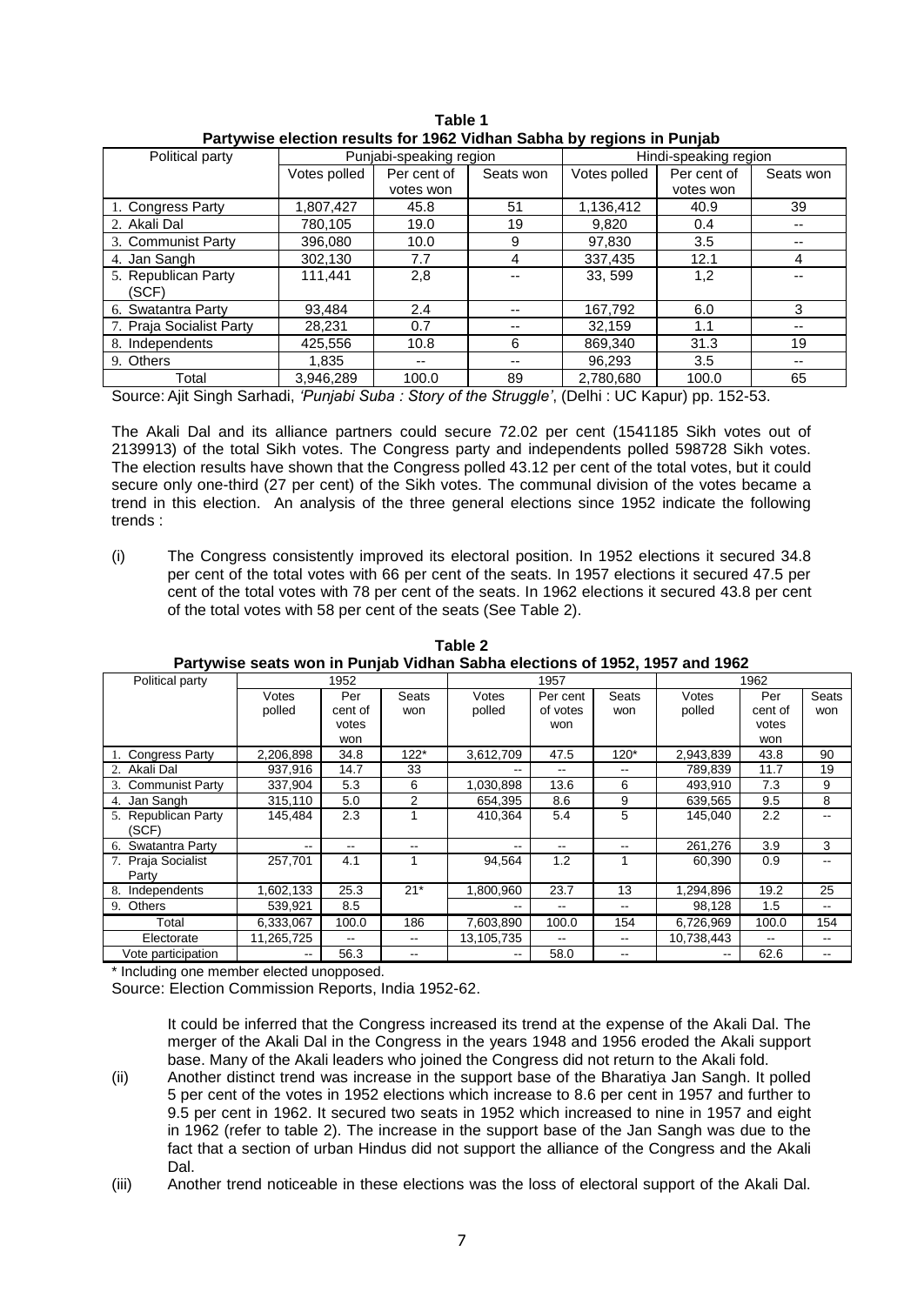The Akali Dal got 14.7 per cent of the votes with 18 per cent of the seats in 1952 elections. The percentage of votes polled by the Akali Dal was reduced to 11.7 in the 1962 elections (refer to table 2). However, the Akali Dal continued to consolidate its Sikh support base. The decline in the electoral support base in 1962 elections further reinforced the Akali Dal's demand for Punjabi Suba. The fear of the loss of religious identity and the idea of **Khalsa**  (pure) rule were used to mobilise the electoral support base.

The split of the Akali Dal in 1962 facilitated the concentration of power in the hands of those who spoke for the rural Jat peasantry. In January, 1965, Sant Akali Dal won 95 of the 138 seats in the SGPC elections, giving a crushing defeat to the Master Akali Dal. It also increased its share in political power.<sup>22</sup> The data indicate that the share of Jat Sikh ministers continuously rose particularly after Punjab was reorganised. On the other hand, the number of Bania/Khatri Aroras and Brahmins in the ministries came dow (See table 3).

| 003000130 DI CAN UP OF MILIISOTS III F UITJAD VIGHAH OADHA - 1994, 1997 AHU 1907 |           |             |           |             |           |             |  |  |  |  |
|----------------------------------------------------------------------------------|-----------|-------------|-----------|-------------|-----------|-------------|--|--|--|--|
| Caste                                                                            | 1952      |             |           | 1957        | 1967      |             |  |  |  |  |
|                                                                                  | Number of | Per cent of | Number of | Per cent of | Number of | Per cent of |  |  |  |  |
|                                                                                  | seats     | votes       | seats     | votes       | seats     | votes       |  |  |  |  |
| <b>Brahmin</b>                                                                   |           | 15.0        | 3         | 6.2         | 5         | 6.4         |  |  |  |  |
| Bania/Khatri/Arora                                                               |           | 35.0        | 12        | 25.0        | 12        | 15.3        |  |  |  |  |
| Jat Sikh                                                                         |           | 25.0        | 14        | 29.2        | 38        | 48.7        |  |  |  |  |
| <b>Scheduled Caste</b>                                                           | ົ         | 15.0        |           | 14.6        | 10        | 12.8        |  |  |  |  |
| <b>Others</b>                                                                    |           | 10.0        | 12        | 25.0        | 13        | 16.8        |  |  |  |  |
| Total                                                                            | 20        | 100.0       | 48        | 100.0       | 78        | 16.8        |  |  |  |  |

| Table 3                                                                      |
|------------------------------------------------------------------------------|
| Castewise Break up of Ministers in Punjab Vidhan Sabha - 1952, 1957 and 1967 |

Source: Palta, Janak, *'Socio-Economic Profile Council of Ministers in Punjab',* M.Phil. Dessertation (Chandigarh : Panjab University, 1981)

Another study indicates that Jat Sikh legislators in general and the Akali Dal in particular belonged to the upper strata.<sup>23</sup> Sant Fateh Singh was elected President of the parallel Akali Dal. The two groups into which the Akalis had split represented different tendencies and styles of functioning.

To sum up, during this period in Punjab, political activity accelerated the process of communalisation. The demand for self-determined political status for Sikhs in one form or the other was raised. The notion that Sikhs and Hindus are homogeneous and exclusive was propagated by their respective political parties.

## **RELIGIOUS IDENTITY TO AUTONOMY**

 $\overline{1}$ 

However, in Punjab, the re-organisation of the state in 1966 on linguistic basis and the introduction of the Green Revolution strategy initiated a new process of political and economic differentiation. This was in contrast with the politics of massification which dominated the pre-1966 phase. This phase was marked by the reality of differentiation on which was superimposed politics which was trying to conceal and blur this differentiation. In other words, the danger to the Panth or Sikhs as a single political entity having common secular interests found expression in the political discourses of three Akali Dal factions, but the demands raised were more economic in nature.

The economic differentiation within the peasantry and between the emerging agrarian interests and the urban trading and industrial bourgeoisie weakened the communal based nationality assertions. In other words the demand for an independent Sikh state could not find forceful expression in political discourses. However, as a slogan, it was raised by an insignificant political leadership. But at the same time, economic development strengthened incremental communalism.

However, the demand for greater state autonomy became a central issue in politics. The main political party i.e. the Akali Dal raised this demand in 1973 and it took the form of a movement around 1978. A

<sup>&</sup>lt;sup>22</sup> In the fifties, when Master Tara Singh (a Khatri himself) was President of the SGPC, the non-Jat Sikhs controlled 53.6 per cent of the key positions in this institution. Now, when the annual budget of the SGPC is Rs. 8.74 crore the institution is controlled by other Jat Sikhs whereby the influence of non-Jat Sikhs diminished drastically.

<sup>23</sup> Deol, H.S., *'Analysis of Political Elite in Punjab with Special Reference to the Legislature'*, Ph.D. Thesis (Chandigarh : Panjab University, 1979).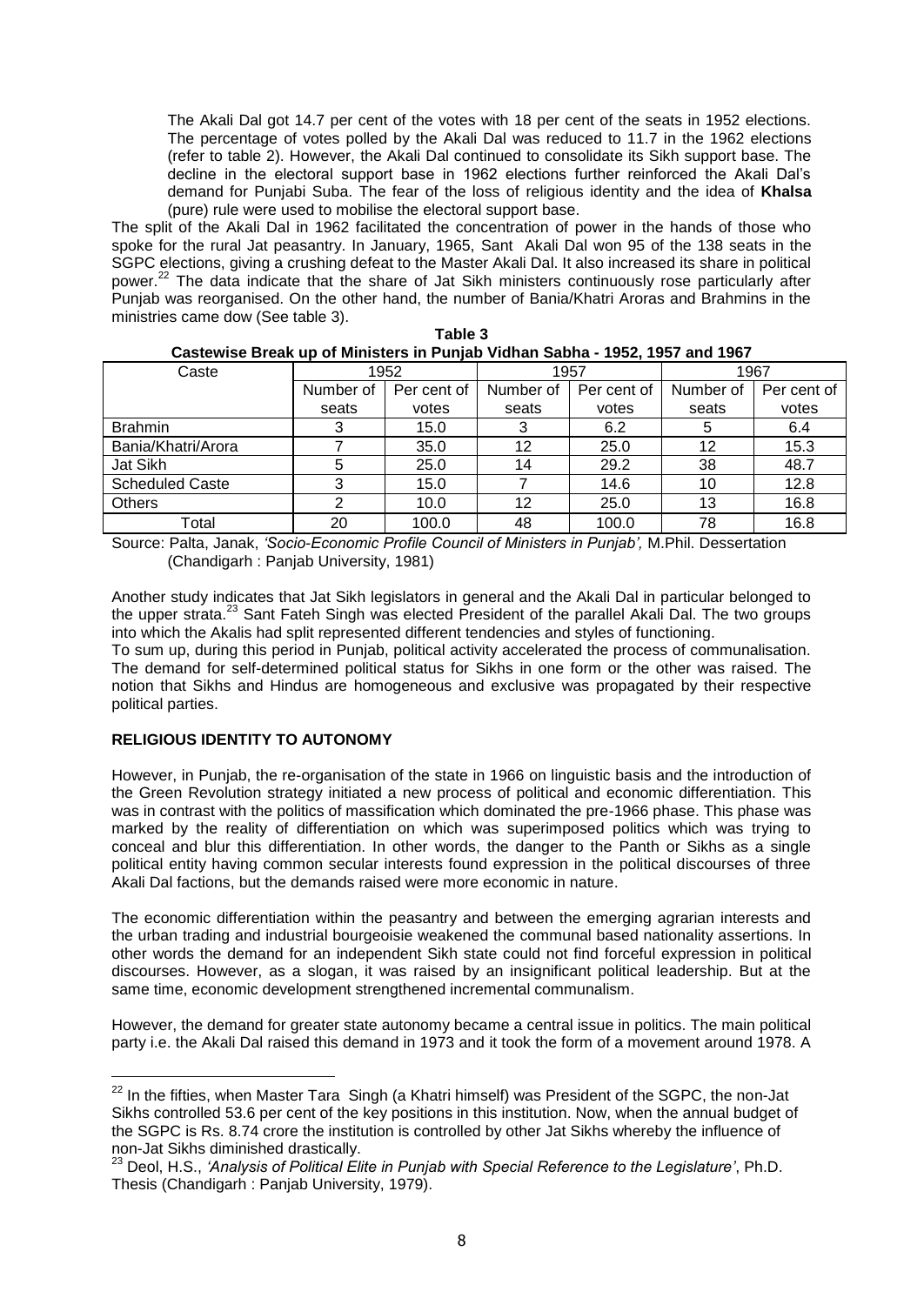critical analysis of assembly elections from 1967 to 1980 shows that the question of identity did not play a determining role. Electoral politics raised economic issues. This period also coincided with the initiation of coalition parties and the decline of one party dominance in India.

In the 1967 elections the Congress secured 48 seats with 37 per cent votes and the Akalis secured 26 seats with 25 per cent votes (refer to table 4).

| (Partywise percentage of votes polled and seats won) |             |              |              |            |            |        |               |  |  |
|------------------------------------------------------|-------------|--------------|--------------|------------|------------|--------|---------------|--|--|
| <b>Year of Election</b>                              | <b>INCs</b> | <b>JP/JD</b> | <b>BJP</b>   | <b>CPI</b> | <b>CPM</b> | SAD*   | <b>Others</b> |  |  |
| 1967 **                                              | 47/100      | --           | 9/49         | 5/20       | 3/12       | 24/58  | 16/363        |  |  |
| Won/contested votes                                  | 36.56       |              | (B.J. Sangh) | 5.27       | 3.19       | 20.46  | 24.68         |  |  |
| polled (%)                                           |             |              | 9.84         |            |            |        |               |  |  |
| 1969                                                 | 38/103      | --           | 8/30         | 4/28       | 2/10       | 43/65  | 9/235         |  |  |
| W/C                                                  | 39.18       |              | (B.J.        | 4.84       | 3.07       | 29.36  | 34.54         |  |  |
| Votes polled (%)                                     |             |              | Sangh)       |            |            |        |               |  |  |
|                                                      |             |              | 9.0          |            |            |        |               |  |  |
| 1972 **                                              | 66/89       |              | 0/33         | 10/13      | 1/17       | 24/72  | 3/244         |  |  |
| W/C                                                  | 42.84       |              | 4.97         | 6.51       | 3.26       | 27.65  | 14.77         |  |  |
| Votes polled (%)                                     |             |              |              |            |            |        |               |  |  |
| 1977                                                 | 17/96       | 25/41        | --           | 7/18       | 8/8        | 58/70  | 2/449         |  |  |
| W/C                                                  | 34.07       | 14.99        |              | 6.10       | 3.50       | 31.41  | 9.93          |  |  |
| Votes polled (%)                                     |             |              |              |            |            |        |               |  |  |
| 1980                                                 | 63/117      | 0/8          | 1/41         | 9/18       | 5/13       | 37/73  | 2/452         |  |  |
| W/C                                                  | 45.19       | 1.29         | 6.48         | 6.46       | 4.06       | 26.92  | 9.6           |  |  |
| Votes polled (%)                                     |             |              |              |            |            |        |               |  |  |
| 1985                                                 | 32/117      | 1/5          | 6/26         | 1/38       | 0/28       | 73/100 | 4/543         |  |  |
| W/C                                                  | 37.86       | 1.09         | 4.99         | 4.44       | 1.92       | 38.01  | 11.69         |  |  |
| Votes polled (%)                                     |             |              |              |            |            |        |               |  |  |
| 1992                                                 | 87/115      | 1/37         | 6/67         | 4/20       | 1/17       | $-$    | 18/323        |  |  |
| W/C                                                  | 43.71       | 2.14         | 16.60        | 3.64       | 2.40       | --     | 31.51         |  |  |
| Votes polled (%)                                     |             |              |              |            |            |        |               |  |  |
| 1997                                                 | 14/105      | 0/28         | 18/22        | 2/15       | 0/25       | 75/92  | 8/406         |  |  |
| W/C                                                  | 26.59       | 0.57         | 8.33         | 2.98       | 1.79       | 37.64  | 22.1          |  |  |
| Votes polled (%)                                     |             |              |              |            |            |        |               |  |  |

| Table - 4                                           |
|-----------------------------------------------------|
| <b>Punjab Assembly Elections 1967-1997</b>          |
| Destrucion perceptage of unten pelled and conto wan |

SAD pertains to the dominant Akali Parties whereas its fractions have been included in others \*\* Years 1967 and 1972 have been taken from Iqbal Narain (ed.), *'State Politics of India*', pp. 292 since SAD was not mentioned in election commission's report

Source: Election Commission of India *'Handbook : General election, 1997 to the legislative assembly of Punjab',* (New Delhi : Election Commission of India, 1997), pp. 33-39.

The United Front Ministry in 1967 formulated a ten-point agenda. The major emphasis was on ensuring communal amity and recognising Hindi as a link language. This was a departure from the earlier phase in which emphasis was on religious group identity. It is interesting to note that from 1962 to 1980 the Akali Dals election manifesto did not perceive any danger to the Sikh Panth.

The experience of United Front Ministry in 1967 reinforced the politics of communal amity and postelection coalition. The Akali Dal emerged as the single largest party in 1969 elections. It could have formed a government with the support of CPI and CPI (M) and independent legislators and without the support of the Jan Sangh. The Akali Dal decided to form a coalition with the support of 8 Jan Sangh legislators in order the pursue the political agenda of Hindu-Sikh amity (refer to table 4).

The coalition politics initiated in the post-reorganisation Punjab as reflected in 1967 elections continued thereafter. The Akali Dal consolidated its position in the 1969 and 1977 elections. It secured 29 per cent votes with 43 seats in the 1969 elections and 31 per cent votes with 58 seats in 1977. In the 1972 elections the Congress secured 66 seats with 43 per cent votes and the Akali Dal won 24 seats with 28 per cent votes. The Jan Sangh could not secure even a single seat with 5 per cent votes (refer to table 4). However, in the 1972 elections, the Akali Dal could secure merely 28 per cent votes with 24 seats. The Congress emerged stronger and secured 43 per cent votes with 66 seats in 1972 and 45 per cent votes with 63 seats in 1980. Its performance in the 1969 and 1977 elections was dismal. It is interesting that the performance of the Jan Sangh was promising in elections in which the Congress performed badly. The Jan Sangh secured 9 per cent votes with 8 seats in the 1969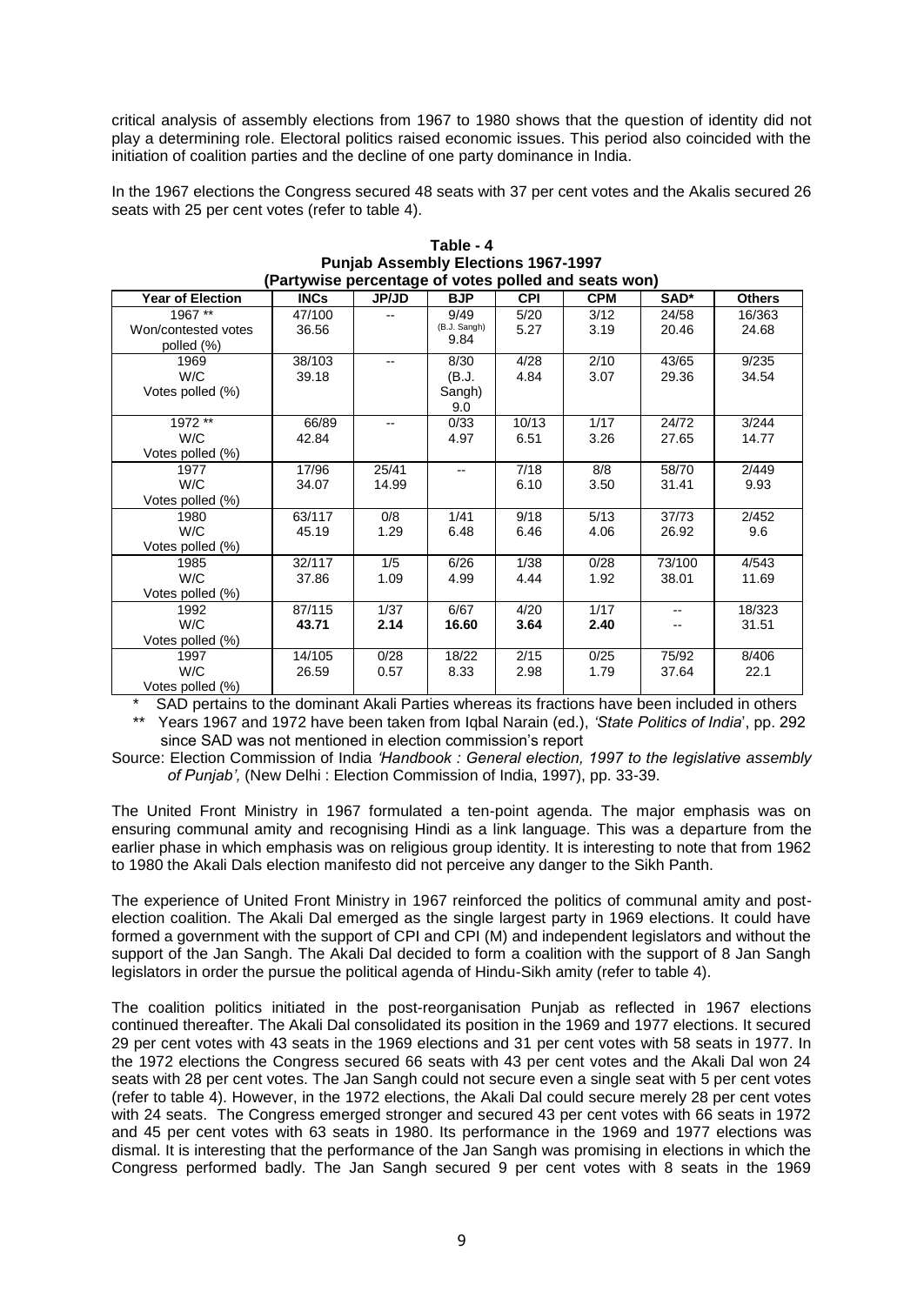elections. In the 1977 elections, it contested along with other parties under the banner of the Janata Party and secured 25 seats with 15 per cent votes. Its performance was dismal in 1972 and 1980 (see table 4).

The Congress on the contrary started appeasing the extreme religious groups to marginalise the moderate communal politics of both the Akali Dal and the Bharatiya Janata Party. In 1972, the Congress government led by Giani Zail Singh mobilised the second rank leadership of the Akali Dal and patronised the extremist leaders.

These assertions earlier used to be blurred by excessive doses of universal aspects of culture, religion and caste, but later it could not sustain the onslaught of the economic crises.

The penetration of the Green Revolution has made an impact on religious practices and belief patterns. In the absence of rational and scientific explanations available to the common man for the riches for some and rags for many, the common man has started responding to fatalism and superstitious beliefs. Political and economic vested interests rationalise the pauperisation of the landless labourers, small and marginal peasants, profits and losses incurred by traders and commission agents through excessive doses of religiosity.

### **FROM AUTONOMY TO SECESSION**

Much of the politics in post-1980 phase in Punjab has been broadly shaped by the conflict between various class factions of the ruling elite. The basic thrust of this politics during the last decade was (i) appeasement of the extremist sections; (ii) making democratic methods of interest articulation ineffective and rendering moderate politics irrelevant; (iii) negotiating with various political groups for sharing political power without addressing the real issues; (iv) undermining the norms of competitive politics by dismissing popularly elected governments and not holding elections.

It helped the Congress to establish its bona fides with the Akali support base. The multi-cultural character of the Punjabi society was unable to express itself in the practice of politics. This was a setback to the state's claim to the allegiance of its members and also to the claim to some conception of a shared purpose or a sense of shared benefits. In other words, denied access to their own language, culture and resources, a large section of the people of the state was alienated from their culture and language and their own physical and material resource base. This process of alienation concealed a dormant violence.

The path of development on which the state embarked and the consequential denial of the legitimate claims of the people produced conditions of structural disequilibrium. The differentiation in the economy sharpened political assertions. Political discourse and symbolism of the pre-1966 period found continuity, but the political programme represented sectional interests. The danger to the *Panth* of Sikhs as a single political entity having common secular interests found expression in the political discourse of the three Akali Dal factions, but the demands raised were more economic than political in nature. This became visible in the latter half of the 1980s.

The three trends within the Akali Dal can be identified as (i) standing for state autonomy, but without unduly disturbing the existing political arrangement; (ii) demanding self-determination within the constitutional framework; and (iii) raising the slogan for Khalistan. this made it difficult for the various Akali factions to group themselves under one banner. Political demagogues used communal and religious symbols in an extreme form to outdo or eliminate each other and to increase their support base for greater leverage in politics. This provided an ideological cover to the use of violence.

The situation was further complicated by the penetration of the Green Revolution, the growth of which created agricultural surpluses which were not converted into investment in industry. The Green Revolution was not a total strategy and did not throw up organic inter-sectoral linkages. The surplus thus generated did provide an assured market for consumer goods, but it did not provide channels for profitable investment in industry and trade.

Rising unemployment, growing disparities of wealth and incomes leading to unequal conditions for availing opportunities and poverty gave rise to individual and social anger. A sense of deprivation seized vast masses and bred insecurity and fear. It became easy for retrogressive ideologies to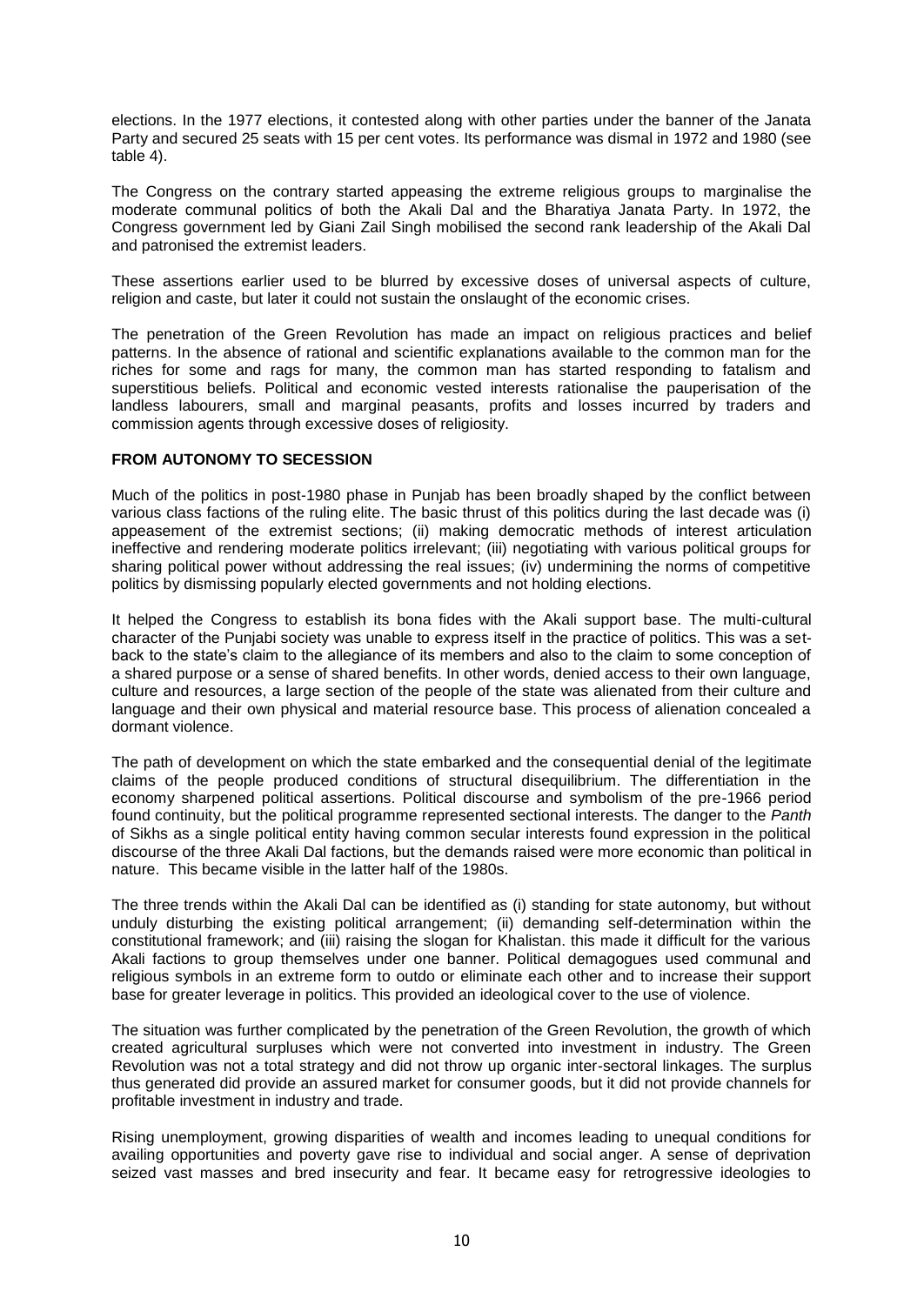flourish in such an atmosphere. But the economic differentiation within the peasantry and between emerging agrarian interests and urban trading and industrial interests, weakened the assertions of a community based nationality. In other words, the demand for an independent Sikh state could not find forceful expression in political discourse and was raised as a slogan by a marginal political leadership and the mainstream political forces did not articulate the demand for Khalistan. The demand for Khalistan did not acquire mass support dispite the unimaginative and ruthless political and administrative initiatives and the protagonists' brutal and senseless killings. The manfestations of this violence like Operation Blue Star of 1984, assassination of Indira Gandhi, the then Prime Minister of India, November 1984 anti-Sikh riots thwarted the democratic process. However, attempts were made to hold elections to legitimise non-democratic and communal politics. The 1985, 1989 and 1992 elections were held in this background. The 1985 Assembly and Lok Sabha elections were held in the background of the Rajiv-Longowal accord signed in 1984 and 1989 Lok Sabha elections were held in the background of the failure to honour the accord.<sup>24</sup> In the 1985, Assembly elections, the Congress secured 32 seats with 38 per cent votes and the Akalis secured 73 seats with 38 per cent votes (refer to table 4). In the 1989 Lok Sabha elections, the Akali Dal (Mann) won 10 seats with 32 per cent votes (refer to table 5).

| (Party wise percentage or votes polled and seats won) |            |                  |               |            |            |       |               |  |  |
|-------------------------------------------------------|------------|------------------|---------------|------------|------------|-------|---------------|--|--|
| Year of election                                      | <b>INC</b> | <b>JD/JP/BLD</b> | <b>BJP</b>    | <b>CPI</b> | <b>CPM</b> | SAD*  | <b>Others</b> |  |  |
| 1967 won/contested                                    | 9/13       |                  | 1/6           |            | 3/9        |       |               |  |  |
|                                                       |            |                  | (Jan Sangh)   |            |            |       |               |  |  |
| % of votes polled                                     | 37.12      | $\mathbf{r}$     | 2.56          | 4.26       | 1.88       | 22.49 | 31.69         |  |  |
| 1971 won/contested                                    | 10/11      | ۰                | 0/5           | 2/2        | 0/3        | 1/12  | 0/51          |  |  |
|                                                       |            |                  | (Bhartiya Jan |            |            |       |               |  |  |
|                                                       |            |                  | Sangh)        |            |            |       |               |  |  |
| % of votes polled                                     | 45.96      | $\blacksquare$   | 4.45          | 6.22       | 2.20       | 30.85 | 10.32         |  |  |
| 1977 won/contested                                    | 0/13       | 3/3              | 0/0           | 0/3        | 1/1        | 9/9   | 0/50          |  |  |
| % of votes polled                                     | 34.85      | 12.50            | 0             | 1.65       | 4.94       | 42.3  | 3.76          |  |  |
| 1980 won/contested                                    | 12/13      | 0/9              |               | 0/1        | 0/1        | 1/7   | 0/116         |  |  |
| % of votes polled                                     | 52.45      | 9.97             |               | 1.27       | 2.53       | 23.37 | 10.41         |  |  |
| 1985 won/contested                                    | 6/13       | 0/2              | 0/3           | 0/3        | 0/3        | 7/11  | 0/39          |  |  |
| % of votes polled                                     | 41.53      | 2.24             | 3.39          | 3.84       | 2.98       | 37.17 | 8.85          |  |  |
| 1989 won/contested                                    | 2/13       | 1/4              | 0/3           | 0/4        | 0/3        | 0/9   | 10/191        |  |  |
| % of votes polled                                     | 26.49      | 5.46             | 4.17          | 2.10       | 3.90       | 5.38  | 52.50         |  |  |
| 1992 won/contested                                    | 12/13      | 0/4              | 0/9           | 0/1        | 0/3        | --    | 1/48          |  |  |
| % of votes polled                                     | 49.27      | 1.30             | 16.51         | 1.57       | 3.98       |       | 24.78         |  |  |
| 1996 won/contested                                    | 2/13       | 0/1              | 0/6           | 0/3        | 0/3        | 8/9   | 3/224         |  |  |
| % of votes polled                                     | 35.10      | 2.66             | 6.48          | 1.60       | 2.68       | 28.72 | 22.75         |  |  |
| 1998 won/contested                                    | 0/8        | 1/1              | 3/3           | 0/1        | 0/3        | 8/8   | 1/78          |  |  |
| % of votes polled                                     | 25.85      | 4.18             | 11.67         | 3.40       | 1.06       | 32.93 | 20.91         |  |  |
| 1999 won/contested                                    | 8/11       | 0/2              | 1/3           | 1/1        | 0/1        | 2/9   | 1/93          |  |  |
| % of votes polled                                     | 38.44      | 0.10             | 9.16          | 3.74       | 2.18       | 28.59 | 17.86         |  |  |

**Table 5 Punjab Lok Sabha elections 1967-1999 (Party wise percentage of votes polled and seats won)**

SAD refer to the dominant Akali Dal and not its factions which are included in others.

-

Source: Election Commission of India 'Handbook : General election, 1997 to the legislative assembly of Punjab', (New Delhi : Election Commission of India, 1997), pp. 40-46.

Elections to the state assembly were postponed on the pretext that the voting would be influenced by the gun and the victorious militants would dictate terms. This was patently an afterthought to rationalise the success of the Mann-led Akali Dal in the 1989 elections and to ward off future electoral losses of the same shattering magnitude. Incidentally, parties opposing the election secured more than 61 per cent of the vote.

 $24$  Mr. S.S. Barnala the then Akali Chief Minister was alleged to be appeasing the militants and consequently the Congress government in the centre dismissed the ministry. The moderate leaders like Mr. Prakash Singh Badal and Mr. G.S. Tohra were arrested and hundred of others were sent to distant Jodhpur Jail to languish in detention for some years. Liberals who had full faith in the system were isolated and those nursing serious grievances against the system were patronised. This approach adopted to counter the people who were a potential threat to the legislative power of the ruling party at the centre. Political rivals (even when they subscribe to the same political beliefs) were attacked and political forces representing extreme views were patronized. President's rule was thought to be the most conducive, if not the sure instrument, to put down militancy. That these have failed is no surprise, since a fragmented diagnosis could never succeed.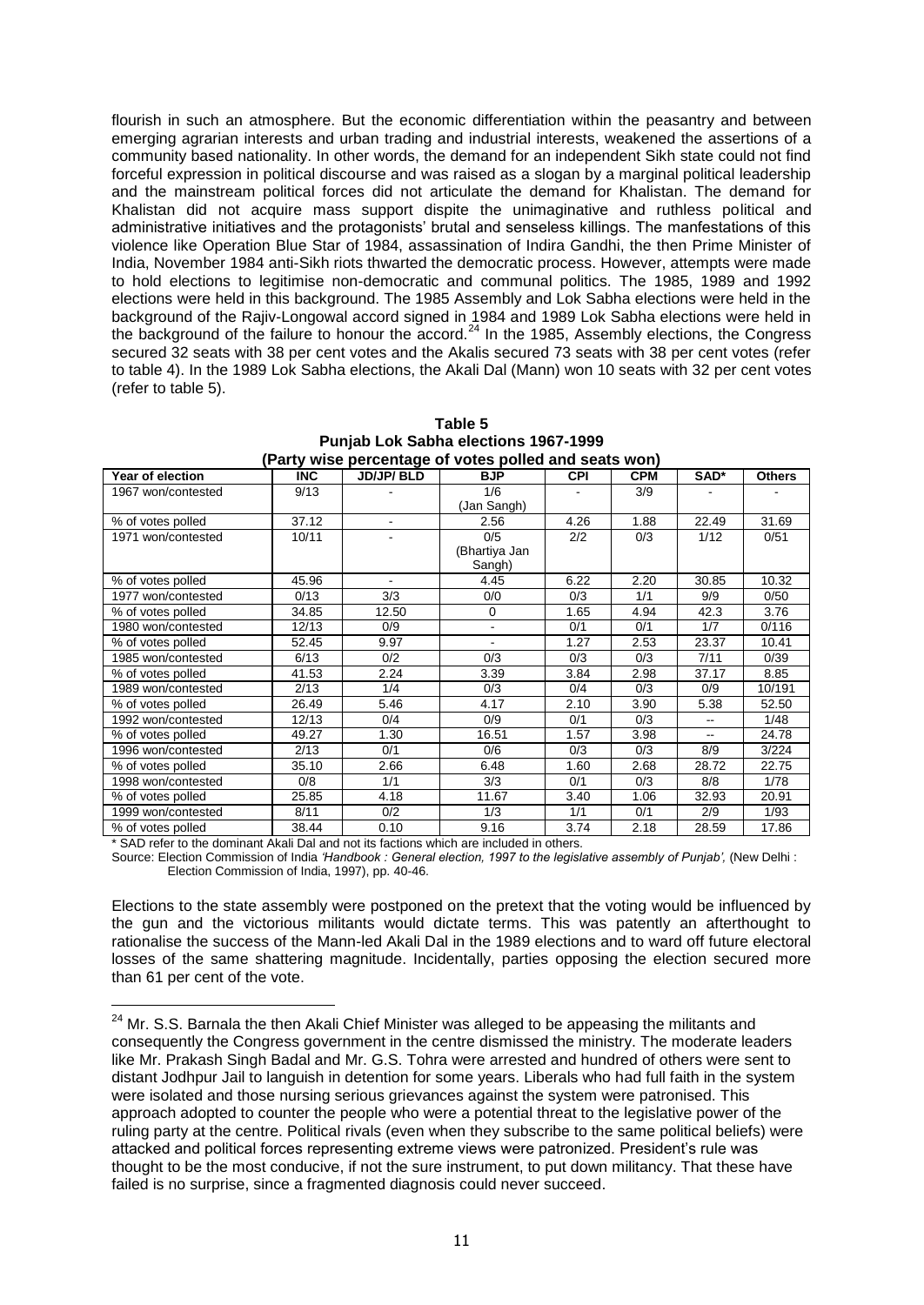In these elections, the agenda of peace was dominant and as was reflected in the signing of the Rajiv-Longowal accord in 1984, creating conditions for political participation of the hardliners in Sikh politics in 1989 and providing a 'facade' of representatives politics in 1992. The 1992 elections were boycotted by a major competing political party i.e. the Akali Dal. However, the 1992 elections have been described as a major step towards the revival of normal democratic process in Punjab. However, in this election around 24 per cent of the people voted and it was, therefore, rightly labeled as an 'apology for a representative character of democratic polity.'

|       | I Creditage of Yores policulii the Low Japha Clections (Funjab) 1907-1999 |                                   |  |  |  |  |  |
|-------|---------------------------------------------------------------------------|-----------------------------------|--|--|--|--|--|
| S.No. | Year                                                                      | <b>Percentage of Votes Polled</b> |  |  |  |  |  |
|       | 1967                                                                      | 71.1                              |  |  |  |  |  |
| 2.    | 1971                                                                      | 59.9                              |  |  |  |  |  |
| 3.    | 1977                                                                      | 70.14                             |  |  |  |  |  |
| 4.    | 1980                                                                      | 62.7                              |  |  |  |  |  |
| 5.    | 1985                                                                      | 67.36                             |  |  |  |  |  |
| 6.    | 1989                                                                      | 62.7                              |  |  |  |  |  |
| 7.    | 1992                                                                      | 24.0                              |  |  |  |  |  |
| 8.    | 1996                                                                      | 62.0                              |  |  |  |  |  |
| 9.    | 1998                                                                      | 60.07                             |  |  |  |  |  |

| Table 6                                                                  |
|--------------------------------------------------------------------------|
| Percentage of votes polled in the Lok Sabha elections (Punjab) 1967-1999 |

Source: Election Commission of India *'Handbook : General election, 1997 to the legislative assembly of Punjab',* (New Delhi : Election Commission of India, 1997), pp. 40-46.

This was the lowest turnout since 1966. Punjab had the highest turnout of 72 per cent in 1969 midterm elections, which ushered Punjab into the era of coalition politics. However, the percentage of votes polled continue to decline gradually since 1969 with 62.67 per cent votes polled in 1989 Lok Sabha Elections (refer to table 6. In the 1992 Lok Sabha elections the decline was unprecedented, perhaps due to the unexceptional political situation. However, the representative character of democracy got a boost with the January, 1993, elections to grassroot institutions like panchayats and municipalities. The massive participation i.e. to the extent of 82 per cent in these elections was presented as a vote against terrorists, which by implication legitimised the Congress rule in the state.<sup>25</sup> The representative character of democracy having been restored, competitive politics was seen functioning in the post-terrorism phase only during the direct elections to the 40 per cent seats of the Panchayat Samitis and Zila Parishads in October 1994. The same competition was witnessed during the three Assembly by-elections. The Congress was forced to give political space to other political parties. In the three Assembly by-elections in mid-1994, two seats were captured by the Akalis and the ruling Congress could retain the lone Nakodar seat.

However, the Gidarbaha by-election to the State Legislature brought to the surface the aspirations of the Jat peasantry, which has been a traditional support base of the Akalis, to maintain peace. A large section of the Jat peasantry voted for the Congress in this election. Though the Akalis won this election, a significant point was to have peace at any cost, even at the cost of identity. Had the Congress complemented its performance on law and order with good governance, the results would have been more encouraging. This became amply clear when Mr. Prakash Singh Badal termed his party's victory to be a victory against rampant corruption. In a rally in Ajnala Mr. Badal said that the outcome was also an eye-opener to those Akali friends who were misusing religion for their own vested interests.

The message was clear that issues like state autonomy or Anandpur Sahib Resolution did not merit the people's first preference. In the people's agenda, peace ranked high, accompanied by unemployment, price rise, better remuneration for crops etc.

## **FROM SECESSION TO RESURGENCE OF PUNJABI IDENTITY**

-

Electoral politics witnessed a major shift in the political agenda of the state in the post-1992 phase.

<sup>&</sup>lt;sup>25</sup> Verma, P.S., 'Zila Parishad and Panchayat Samiti Elections in Punjab : Revival of Political Activity', *Economic and Political Weekly*, Vol. 30, No. 22, 1995, p. 1325.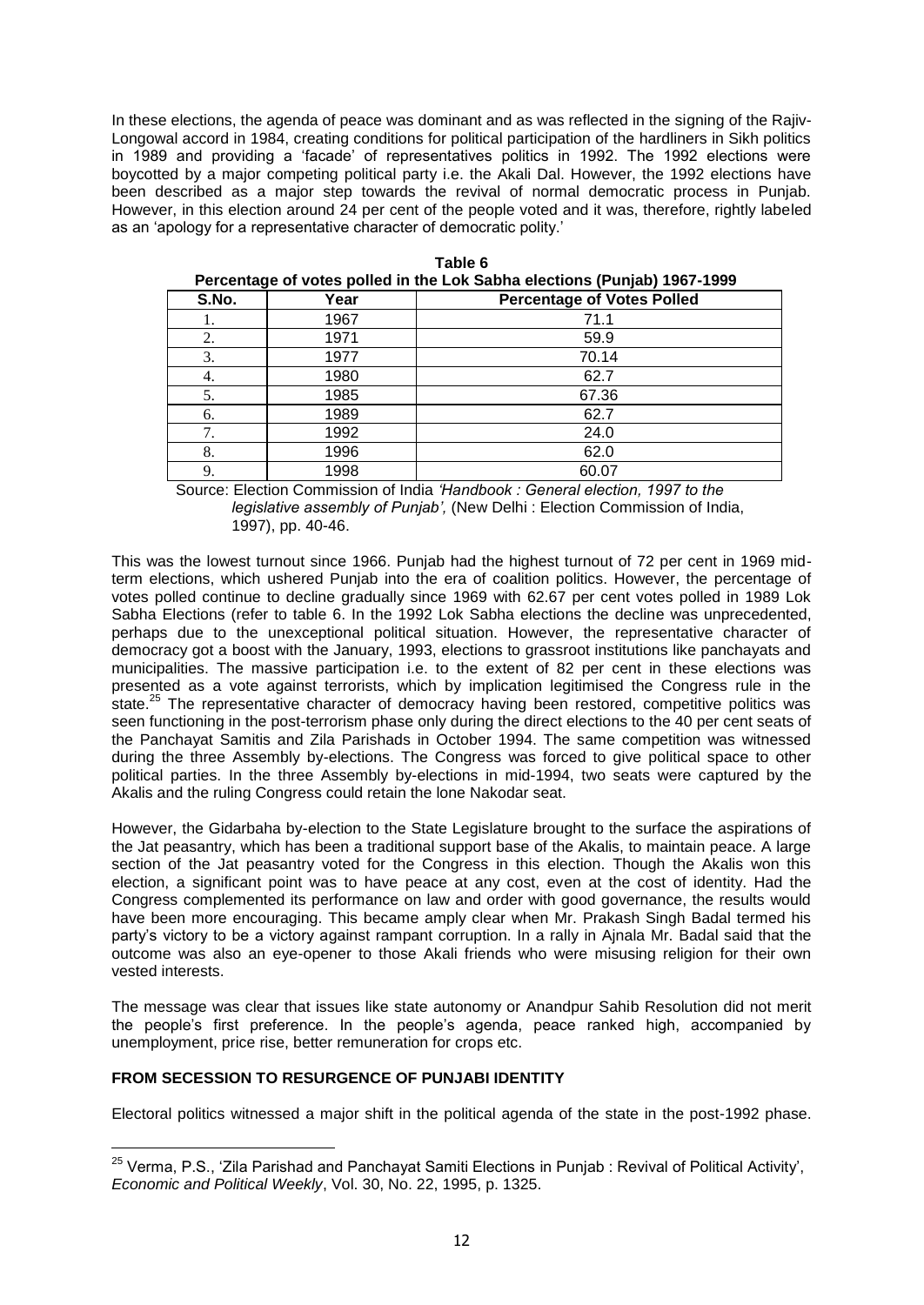The revival of democratic politics and institutions was accompanied by a resurgence of Punjabi identity. Political parties which had been historically articulating the language question on communal lines shifted their stance. For instance, the Akali Dal - Bhartiya Janata Party in their Common Minimum Programme (1997) asserted, "Punjabi being our mother tongue is the state language of Punjab. Every Punjabi is proud of the richness of the Punjabi language and culture". This was a major shift because the underlying thrust of the dominant political discourse in the pre-1992 phase was that Panjabi was the language of the Sikhs and the Hindus never owned Panjabi as their language.

Ten years of violence in Punjab has made people realise that it is dangerous to follow the communal logic and support the politics of drift. And also the memories of the event like the Army's entry into the religious shrine of the Sikhs at Amritsar, the November 1984 massacre of the Sikhs and the killings of both Hindus and Sikhs, acted as a check on the political parties' use of the communal divide.<sup>26</sup> It is in response to this that Mr. Prakash Singh Badal in a statement in November, 1996, said, "All Punjabis should join hands in the massive task of social restructuring and economic rebuilding by making sure that anti-people and anti-Punjab Congress regime is routed from the state". Not only this, the Akali Dal in its policy programme adopted on 14 April, 1995, presented the demands like disputes over apportionment of river waters, allocation of Punjabi speaking territories as a discrimination against Punjab rather than the Sikhs (as it used to be in pre-1992 resolutions), linking the prices of agricultural products with the price index etc. To quote :

Over the decades, Punjab has continually been a victim of the discriminatory and repressive policies of the Centre, in particular the rights of Punjab in respect of its leftout territories and the river waters have been ruthlessly suppressed and undermined ... For pursuance of the above objectives, the spirit of Punjabiat would be strengthened so that these matters get projected as common problems of the entire Punjabis rather than a **section thereof<sup>27</sup>** (emphasis added).

The resolution indicated a shift in the Akali Dal from its earlier political pronouncements. The resolution reflected a change in the social category of analysis i.e. from the Sikhs to the Punjabis. The resolution implies that the demands raised pertain to Punjabis and their non-acceptance is a discrimination against Punjabis rather than Sikhs. And the struggle for realisation of these demands has to launched in the spirit of Panjabiat rather than as **Khalistanis** or Sikhs.

Another major shift in the political discourse was on issues relating to greater autonomy for the states. The Bharatiya Janata Party (BJP) changed its position from a strong centre to greater autonomy for states. The BJP's 1997 election manifesto reinforced this shift. To quote;

We (BJP) shall pursue with the centre for the implementation of the main recommendations of the Sarkaria Commission<sup>28</sup>,

- (a) Restore the balance resources in favour of the states,
- $(b)$  Ending the misuse of Art 356 of the Indian Constitution<sup>29</sup>,
- (c) Consulting states on the choice of governors.

All these issues were incorporated in the Common Minimum Programme 1997 evolved by the Akali-BJP alliance. However, it was interesting to note that the thrust of the Akali Dal agenda changed from anti-centrism to co-operative federalism.

The Akali-BJP government has opened a new chapter in Centre-State relations, ushering in the age of co-operative federalism in the country. The era of confrontation has been effectively ended and replaced with a forward looking thrust on working together for the

<sup>&</sup>lt;sup>26</sup> 'Secessionist Forces Will be Countered : Badal', *The Hindu* (New Delhi), October 2, 1997. Mr. Prakash Singh Badal said that during the decade and a half of violence, all political parties committed blunder which led to incidents that hurt the sentiments of the people. But a lesson has to be learnt by political parties is that the people will not tolerate secession or violence any longer and as a government we are bound to respect public sentiments.

<sup>&</sup>lt;sup>2</sup><br>The Policy Programme of Shiromani Akali Dal approved by a committee on 14 April 1995.

<sup>&</sup>lt;sup>28</sup> The Sarkaria Commission was set up on June 9, 1983 to restructure India's Centre-State Relations.  $29$  Art 356 of the Indian Constitution deals with the provision in case of failure of constitutional

machinery in state.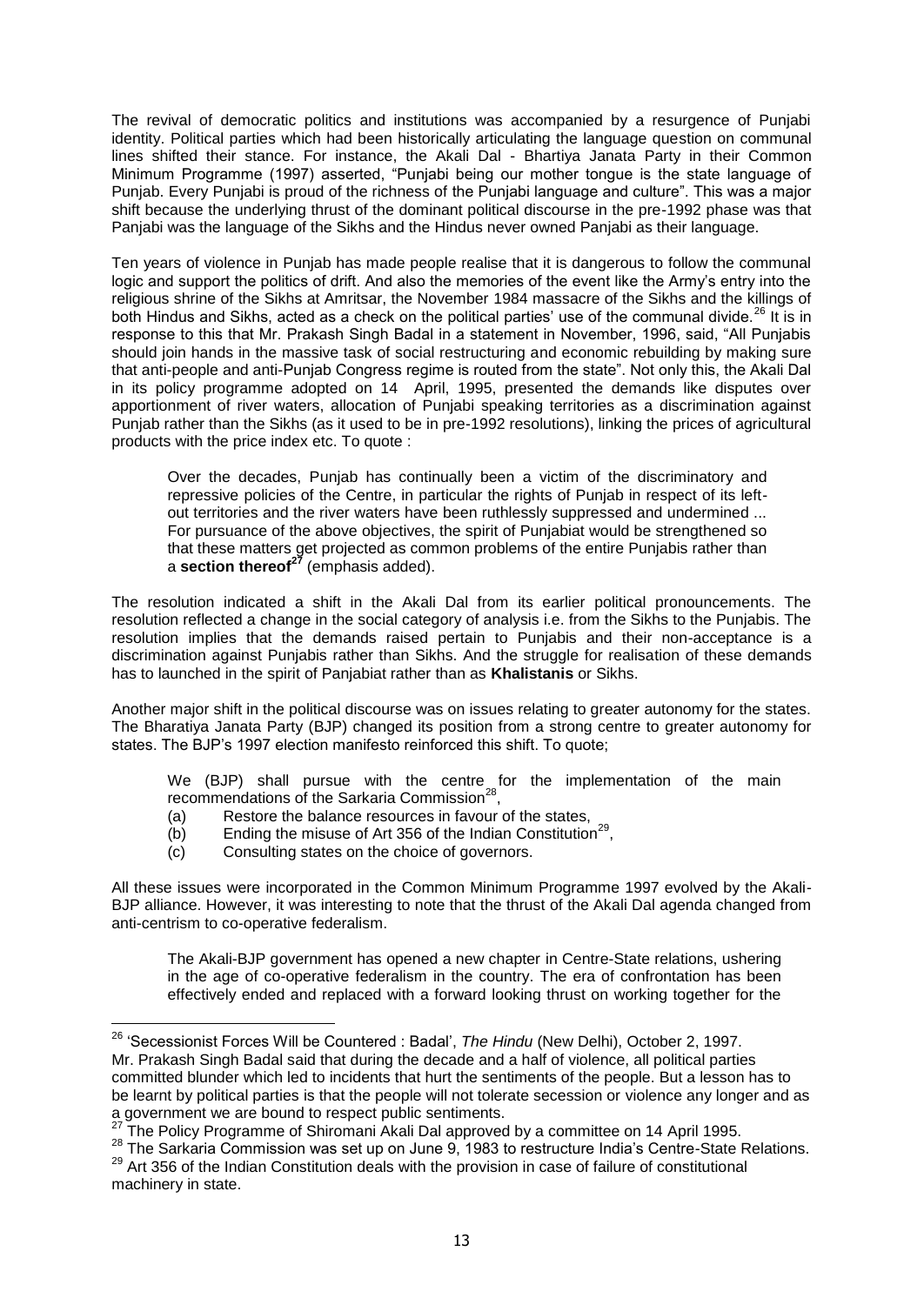overall good of the state and the nation.<sup>30</sup>

This position marks a radical shift from the anti-centre stance as reflected in the 1973 autonomy resolution and later in its 1985 memorandum to the Sarkaria Commission.

Further, there was a noticeable shift in the Akali Dal (Badal) resolutions and assertions with emphasis on human rights. The main plank of the Akali Dal was that the unity of all Panjabis shall become a reality only if lasting peace was ensured. There was also a pragmatic consideration of cementing the Akali-BJP alliance which demanded human rights to be played down and peace at any cost to be reinforced.

Peace in Punjab is very dear to us. We will make all endeavours to ensure peace and harmony that will last. The unity of all Punjabis could be the only true and dependable basis of lasting peace and there could be no social and political stability without Punjabi unity.<sup>31</sup>

This gave the Akali-BJP alliance an advantage over the Congress which was seen as anti-Sikh due to its role in Operation Blue Star and 1984 anti-Sikh riots. The Congress continued to harp on restoration of peace as its main achievement; whereas the Akali Dal-BJP alliance presented maintenance of peace as their main agenda. The Congress wanted to take credit for restoration of peace, but was reluctant to own the manner in which peace was brought, particularly when a large number of policemen were being hauled up by the judiciary.<sup>32</sup> This ambivalent position led to the shift in the mood of the electorate.

In the 1996 Lok Sabha elections, the Congress could win in only 32 Assembly segments and lost in the remaining 85.<sup>33</sup> Further, the Congress could retain its hold only in the periphery of Punjab. In the 1998 Lok Sabha elections, the Congress could not win even a single seat. The Akali Dal won eight, the Janata Dal one, and the BJP four seats. It has been marginalised in rural Punjab and could maintain its hold only on 55 per cent of the urban and semi-urban Assembly segments. This decline in urban support is attributed to the division of votes between the Congress and the BJP, particularly in Ludhiana, Jalandhar, Hoshiarpur, and Ferozpur. The Bharatiya Janata Party polled 7 per cent of the votes in Jalandhar, 9 per cent in Hoshiarpur, 12 per cent in Ludhiana, and 18 per cent in Ferozpur.<sup>34</sup>

The 1997 Assembly elections witnessed the worst ever performance of the Congress which secured only 14 seats with 26 per cent of the votes. The Shiromani Akali Dal won the largest number of seats, i.e. 75, and polled 37 per cent of the votes (see Table 4). The Bhartiya Janata Party won 18 seats and polled 8.33 per cent of the votes.

After the 1997 Assembly elections and 1998 Lok Sabha elections, the agenda which had been shaped by the people of the state who were recovering from a decade of humiliation and torture received a major set-back. In other words, political parties which were relatively less independent to shape the political agenda in the elections acquired space to provide an impetus to pre-Blue Star politics.

Mr. Prakash Singh Badal launched himself in the religious domain on January 7, 1998 at Anandpur Sahib with a desire to decimate the then SGPC President, Mr. Gurcharan Singh Tohra. This brought him into direct conflict with Mr. Tohra and the Akal Takht Jathedar, Bhai Ranjit Singh. On the other hand, Mr. Tohra has been raising issues relating to governance, people's commission probing human rights violations and formulation of a separate civil code for the Sikhs. Both these factions, in order to checkmate the other, are increasingly operating in the religious domain. Having infiltrated into the space of religious leaders, Mr. Badal started politics of confrontation with individuals rather than religious extremism. This trend got an impetus by the 'bridge politics' followed by the apex Akali

<sup>&</sup>lt;sup>30</sup> Akali Dal Election Manifesto, 1998.

<sup>&</sup>lt;sup>31</sup> Statement issued by Prakash Singh Badal at Meet the Press at Chandigarh Press Club, November 1996.

<sup>32</sup> ‗A Peace Card Which May Spell Trouble', *The Hindu* (New Delhi), January 25, 1997.

<sup>&</sup>lt;sup>33</sup> Election Commission of India, *'Handbook : General Elections, 1997 to the Legislative Assembly of Punjab',* (New Delhi : Election Commission of India, 1997)

 $34$  Ibid.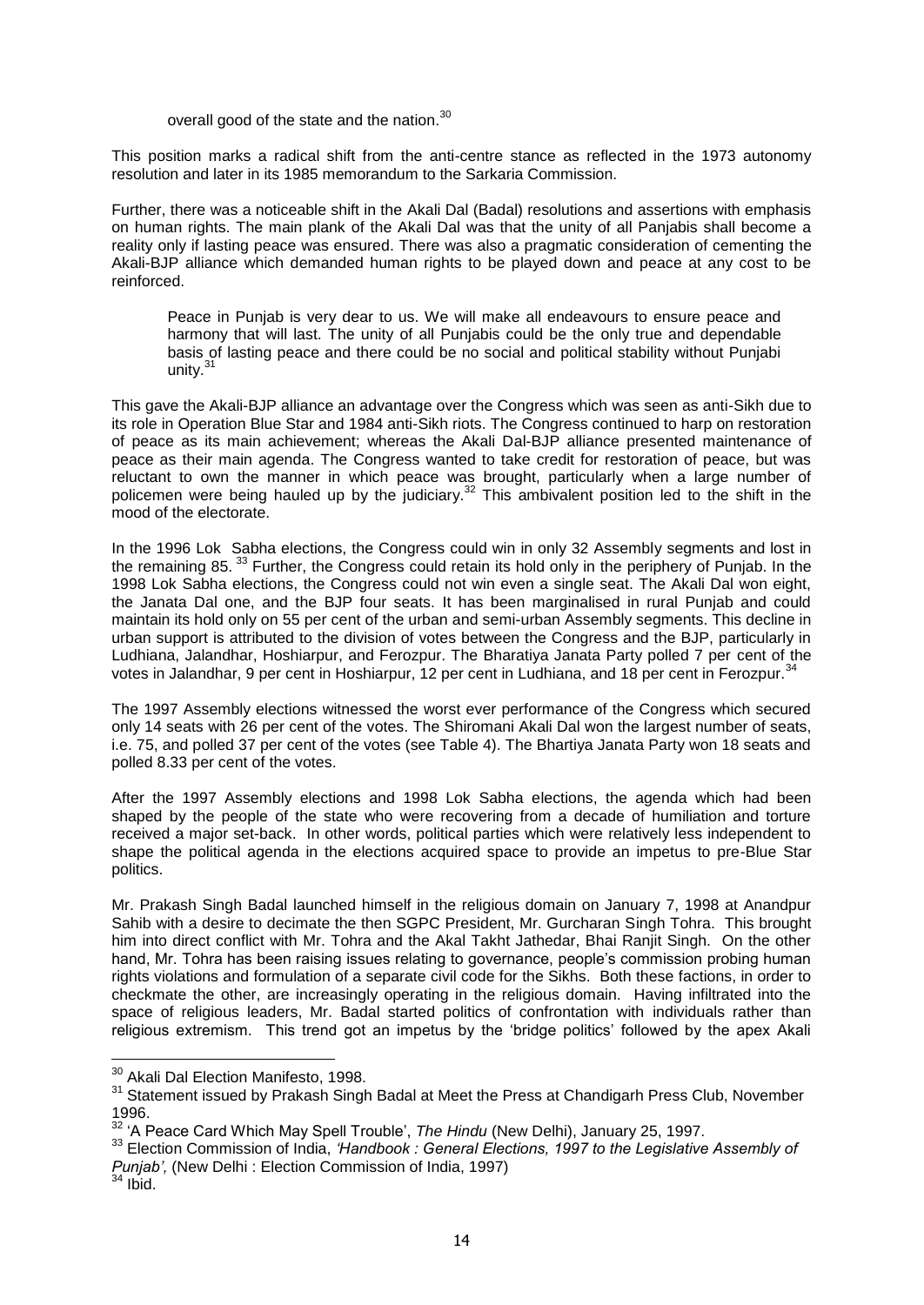leadership. Instead of co-opting each other, the major factions started building bridges with the fringe elements bringing religion based politics to centrestage. For instance, in January, 1999 Mr. Badal presided over the ninth anniversary of Bhai Harminder Singh Sandhu, a former general secretary of the All-India Sikh Students Federation and a close associate of Sant Jarnail Singh Bhindrawale.

Mr. Badal hijacked the religious agenda and chalked out a programme of baptising and puritanism on January 7th, 1999 at Anandpur Sahib. A similar trend was noticed in the early 1980s when the *Amrit*  Parchar Lehar (baptism movement through partaking of 'amrit') to create a religious reservoir was misapropriated into politics. During 1981-90 as many as 79100 youths were baptised by religious leaders. Of these 25000 were in Amritsar alone which witnessed the bloodiest violence since the partition-related riots of 1947.

The process of redefining the religious identities and building bridges with fringe elements reached its crescendo, in view of the celebrations of 300 years of the establishment of the **Khalsa** (pure). The shift in the political agenda from Panjabi identity to Sikh identity alienated a large section of urban Hindus. The peasant- oriented doles like free power made the rural based Scheduled Caste population apathetic to the Akali-BJP alliance. The results of 1999 Lok Sabha elections have shown this trend. The Akali Dal (B) suffered a major defeat. It could win three seats with **29** per cent votes and the Congress won eight seats with **38** per cent votes. The Bharatiya Janata Party could win one seat with 9 per cent votes. The SAD (Mann) could win one seat with 3 per cent votes and though the SHSAD of Mr. Tohra could not win a single seat, it secured 5 per cent votes.

If we analyse the elections in terms of votes polled, we will find that the Akali vote bank has remained intact, whereas there has been a major shift in the vote banks of urban Hindus and Scheduled Castes. The SAD(Badal) secured 28.5 per cent votes in the 1999 parliamentary elections and the Akali Dal (Tohra) got 4.6 per cent votes. If we add these two, the total votes polled are equal to the votes polled in the 1998 elections i.e. 32 per cent (refer to table 7). The performance of the Akali Dal was three times less in semi-urban areas in the 1999 elections as compared to the 1998 elections. Similarly, the BJP lost its hold over urban and semi-urban constituencies in the 1999 elections. The Congress was the main beneficiary. In terms of percentage of votes polled, there was a sharp decline of around 10 per cent in urban areas and an additional 5 per cent rural voters, mainly the Scheduled Castes, came out to vote. It can be safely inferred that the alienation of the urban Hindus and the Scheduled Caste voters has caused the defeat of the Akali Dal(B)-BJP alliance.

| <b>I ditywise votes policu III 1990-99 LOR Odbild elections</b> |       |  |  |  |  |  |  |  |
|-----------------------------------------------------------------|-------|--|--|--|--|--|--|--|
| 1998                                                            | 1999  |  |  |  |  |  |  |  |
| 25.85                                                           | 38.44 |  |  |  |  |  |  |  |
| 11.67                                                           | 9.16  |  |  |  |  |  |  |  |
| 32.93                                                           | 28.59 |  |  |  |  |  |  |  |
| 12.65                                                           | 3.84  |  |  |  |  |  |  |  |
| ۰                                                               | 4.64  |  |  |  |  |  |  |  |
| 2.73                                                            | 3.41  |  |  |  |  |  |  |  |
| 3.40                                                            | 3.74  |  |  |  |  |  |  |  |
| 1.06                                                            | 2.18  |  |  |  |  |  |  |  |
| 9.73                                                            | 5.99  |  |  |  |  |  |  |  |
|                                                                 |       |  |  |  |  |  |  |  |

**Table 7 Partywise votes polled in 1998-99 Lok Sabha elections**

Source : Election Commission Reports of India, 1998, 1999.

**Table 8**

| Lok Sabha Election - 1998-99                                         |  |  |  |  |  |  |  |
|----------------------------------------------------------------------|--|--|--|--|--|--|--|
| <b>Regionwise Assembly Segements Won by Parties in 1998 and 1999</b> |  |  |  |  |  |  |  |

| <b>Parties</b> | ັ<br>- - <del>- -</del><br>1998 |       |              |              | 1999  |       |              |              |
|----------------|---------------------------------|-------|--------------|--------------|-------|-------|--------------|--------------|
|                | Doaba                           | Majha | <b>Malwa</b> | <b>Total</b> | Doaba | Majha | <b>Malwa</b> | <b>Total</b> |
| <b>INC</b>     |                                 |       |              | 12           | 20    | 10    | 36           | 66           |
| <b>SAD</b>     |                                 | 9     | 45           | 54           | ◠     |       | 13           | 22           |
| <b>BJP</b>     |                                 | 17    | ◠            | 27           | ົ     |       |              | 11           |
| <b>BSP</b>     |                                 |       |              | 6            |       |       |              |              |
| <b>CPI</b>     |                                 | -     |              | ⌒            |       |       |              |              |
| <b>Others</b>  | 13                              |       |              | 16           |       |       | 6            |              |
| Total          | 25                              | 27    | 65           | 117          | 25    | 27    | 65           | 117          |

Source : Election Commission Reports of India, 1998, 1999.